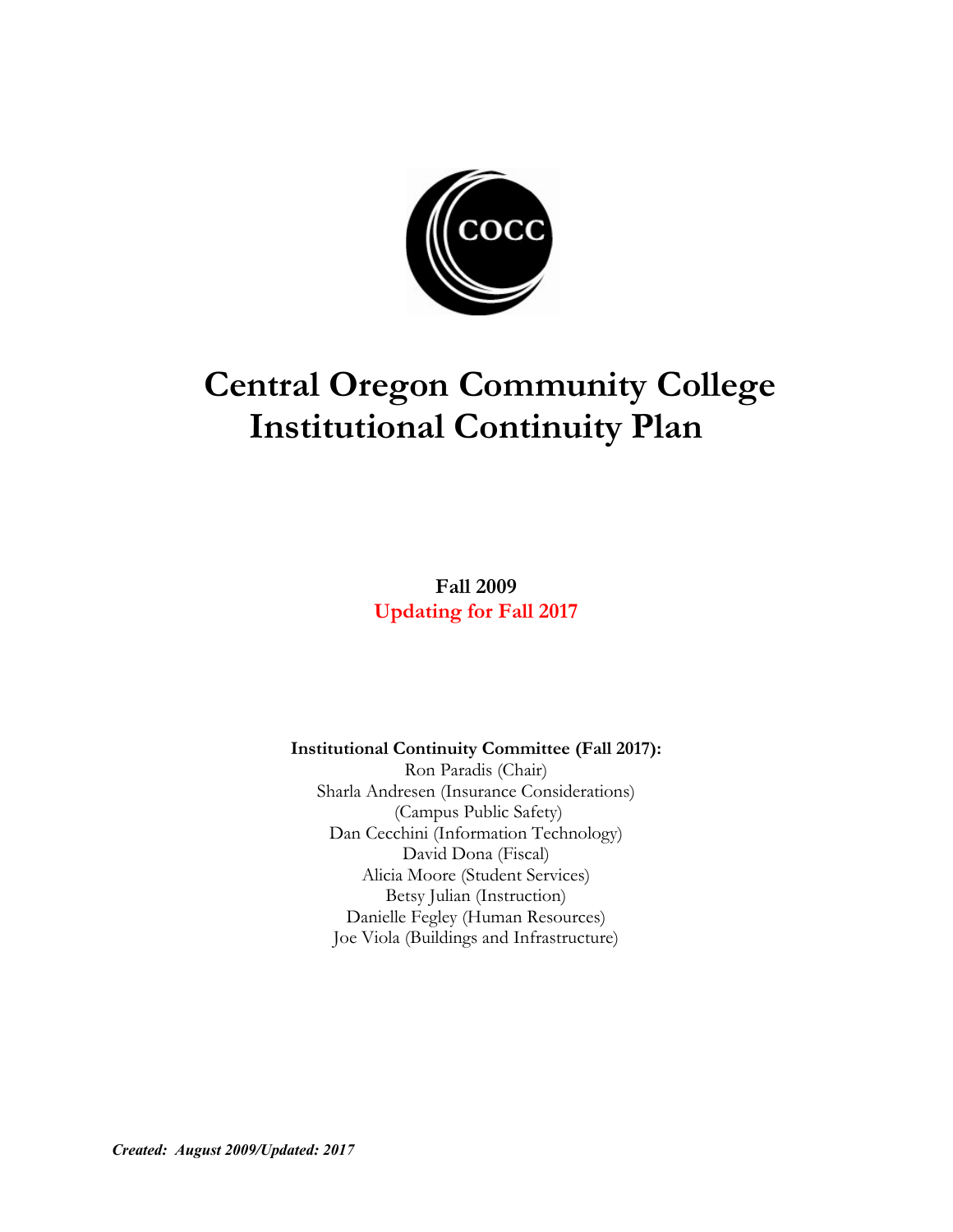# **TABLE OF CONTENTS**

| 1. |                                 | $\overline{1}$ |
|----|---------------------------------|----------------|
| 2. |                                 |                |
|    |                                 |                |
|    |                                 |                |
|    |                                 |                |
| 3. |                                 | $\overline{4}$ |
|    |                                 |                |
|    |                                 |                |
| 4. |                                 | 6              |
|    |                                 |                |
|    |                                 |                |
| 5. |                                 |                |
|    |                                 |                |
|    |                                 |                |
|    |                                 |                |
|    |                                 |                |
|    |                                 |                |
|    |                                 |                |
| 6. |                                 |                |
|    |                                 |                |
|    |                                 |                |
|    |                                 |                |
| 7. | <b>Student Support Services</b> | 20             |
|    |                                 |                |
|    |                                 |                |
|    |                                 |                |
|    |                                 |                |
| 8. |                                 |                |
|    |                                 |                |
|    |                                 |                |
|    |                                 |                |
|    |                                 |                |
|    |                                 |                |
|    |                                 |                |
|    |                                 |                |
| 9. |                                 |                |
|    |                                 |                |
|    |                                 |                |
|    |                                 |                |
|    |                                 |                |
|    |                                 |                |
|    |                                 |                |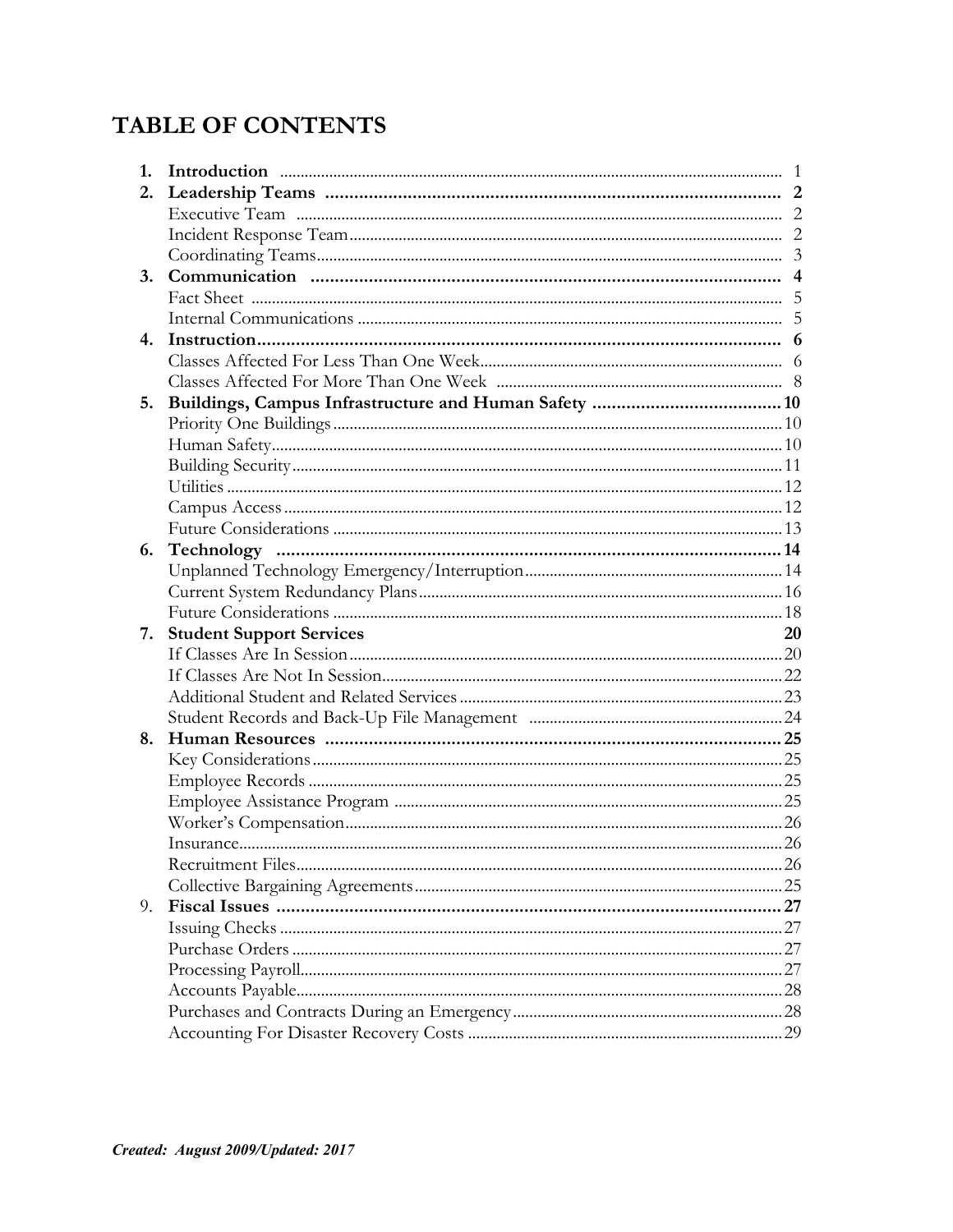# **Appendices**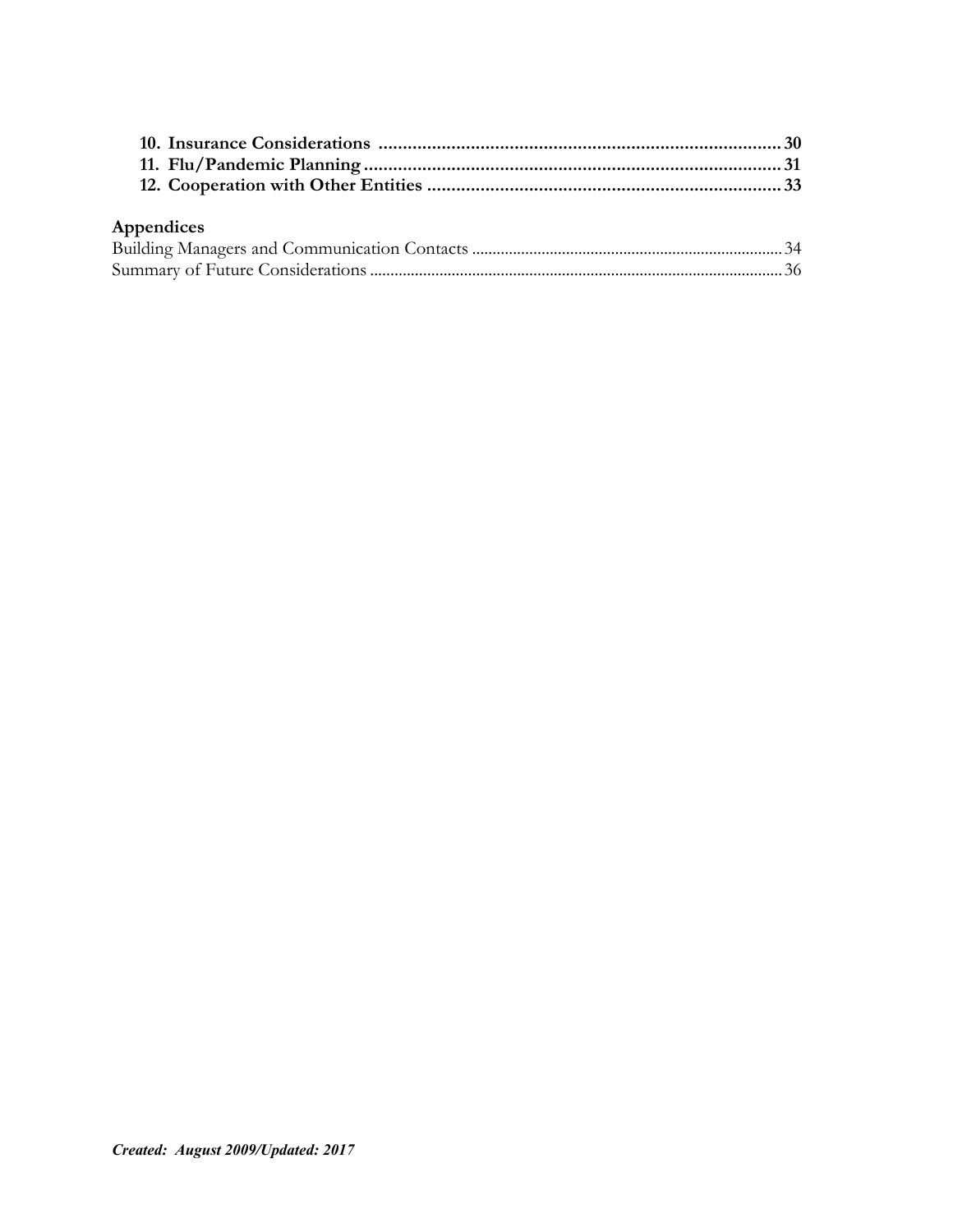# **1. INTRODUCTION**

The purpose of this plan is to help Central Oregon Community College prepare for event(s) that might jeopardize the institutional and/or instructional continuity of the College. The goal is to maintain – or regain as quickly and efficiently as possible – the infrastructure needed to allow classes and other critical components of the College to operate. This plan provides an outline. The College also maintains other more comprehensive plans:

- Emergency Action Plans (see the "Blue Book"), which includes Emergency Procedures, Active Assailant, Evacuation Procedures and Fire Prevention Plans);
- Technology Continuity Plan; and
- Emergency Communications Plan.

The College will also utilize the services available in the wider community (i.e. County and City) and those available from vendors, in particular the College's bank of record.

This plan can assist the College during those first critical hours of an unplanned situation or emergency, to outline strategies for operations throughout the duration, and provide guidance to help return the campuses to normal status. While this plan neither defines nor reacts to any specific emergency, it is intended to cover any natural or human threats.

No planning can anticipate exactly what type of event the College might encounter; therefore, no plan can spell out all of the specific details of the ideal response. However, it is important that the College be prepared with appropriate back-up systems in place for the most critical services and that plans be outlined on how management and communications systems would be set up during the early hours of a emergency, and maintained throughout any potential break in the College's normal operations. The Institutional Continuity Team will be convened each April to review and update this plan. This includes making sure that information and contact lists are up-to-date and accurate.

Central to any business continuity plan is communication with internal and external audiences. Therefore, the plan begins with a summary of the College's Emergency Communications plan. All staff should have a basic understanding of the Emergency Communication plan, as this will help ensure that the appropriate parties are involved and responding to the situation, that all staff understands their roles and with whom they should be communicating and will help decrease unnecessary confusion.

Other major components of the plan outline strategies to continue operations when some, significant or all parts of the College technology systems, College buildings or campus(es) are inaccessible. Please refer to the Table of Contents for specifics.

When a situation passes, regardless of its nature, it is critical that the Institutional Continuity Team will convene with the Incident Response Team to de-brief the situation and provide a written summary to the President. A copy of that summary will be kept on file with the Institutional Continuity Team and in COCC's Campus Public Safety Office, as well as in departments most affected by the situation.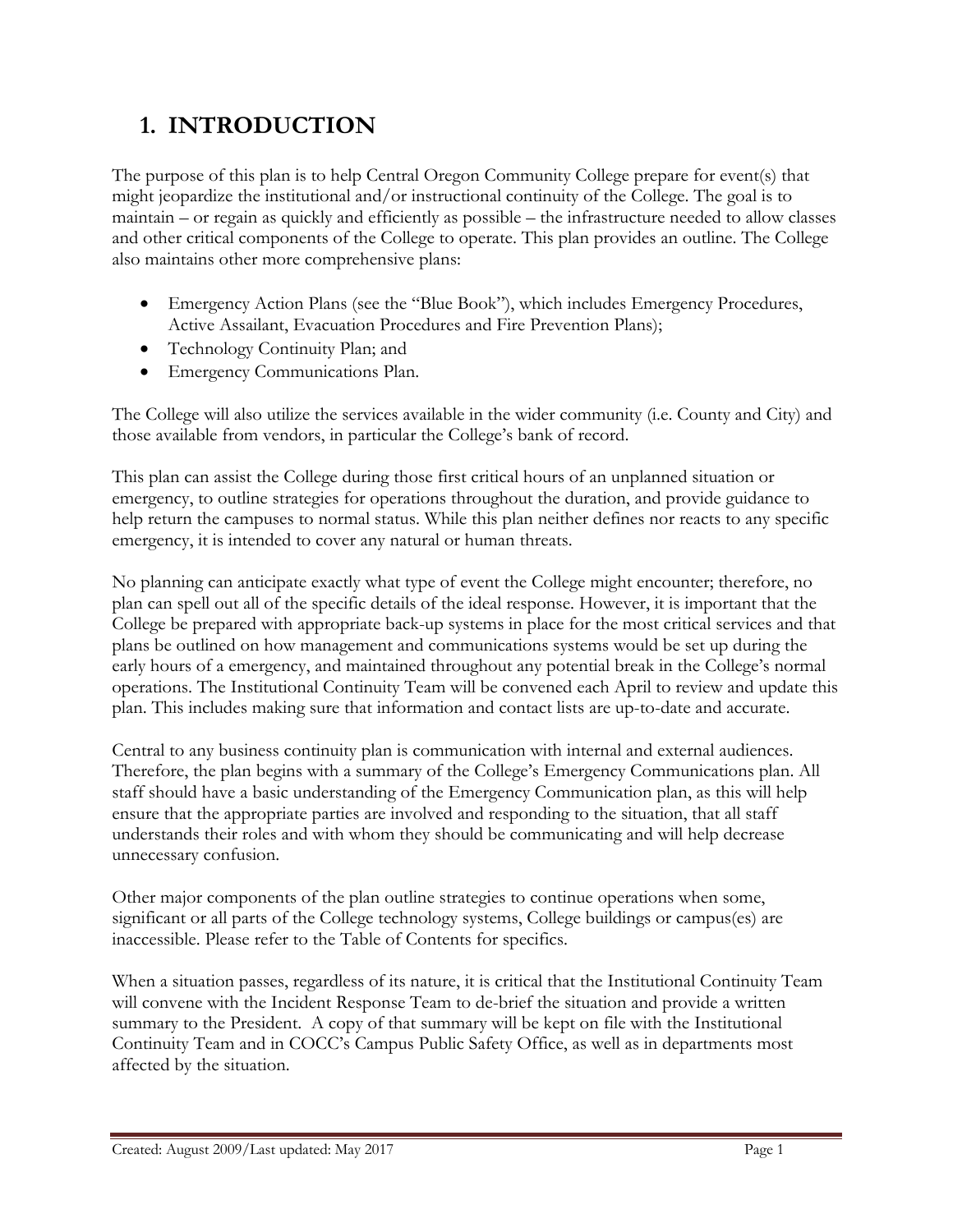# **2. LEADERSHIP TEAMS**

# **College Leadership during an Interruption of Service or Emergency**

The President's Advisory Team will continue to serve as the primary College management team during an interruption of service or emergency. To assist in a response, an Incident Response Team will be utilized to inform and advise the COCC Executive Team on decisions and strategies relating to institutional and instructional continuity; where appropriate, this team will include Becky Johnson, OSU-Cascades vice president. Most important is that those on the Incident Response Team are empowered to make decisions in their areas during the early hours of any emergency, before management or other administrative teams have been assembled to plan strategies.

#### **Executive Team**

| President                                      | Shirley Metcalf |
|------------------------------------------------|-----------------|
| Vice President for Instruction                 | Betsy Julian    |
| Vice President for Administration              | Matt McCoy      |
| Chief Financial Officer                        | David Dona      |
| Dean of Student and Enrollment Services        | Alicia Moore    |
| <b>Executive Director of College Relations</b> | Ron Paradis     |
| Dean of Extended Learning                      | Jerry Schulz    |
| Chief Information Officer                      | Dan Cecchini    |
| <b>OSU-Cascades Vice President</b>             | Becky Johnson   |

# **Incident Response Team**

An Incident Response Team may be established for a specific situation and its composition will be determined based on the situation. The following individuals may be asked to advise the Executive Team and participate on the Incident Response Team:

| Area                    | Lead                                 | Alternate                        |  |
|-------------------------|--------------------------------------|----------------------------------|--|
| Facilities              | Joe Viola                            | Mike Beaulieu                    |  |
|                         | Director of Campus Services          | <b>Campus Service Operations</b> |  |
| Instruction             | Betsy Julian                         | Julie Downing, Michael Fisher,   |  |
|                         | Vice President for Instruction       | Jenni Newby                      |  |
|                         |                                      | <b>Instructional Deans</b>       |  |
| <b>Student Services</b> | Alicia Moore                         | Andrew Davis                     |  |
|                         | Dean of Student and Enrollment       | Director of Student and          |  |
|                         | Services                             | Campus Life                      |  |
| Communications          | Ron Paradis                          | Aimee Metcalf                    |  |
|                         | <b>Executive Director of College</b> | Assistant Director of College    |  |
|                         | Relations                            | Relations                        |  |
| Employee                | Daniel Fegley                        | Dan Cecchini                     |  |
| Issues/Relations        | Director of Human Resources          | Chief Information Officer        |  |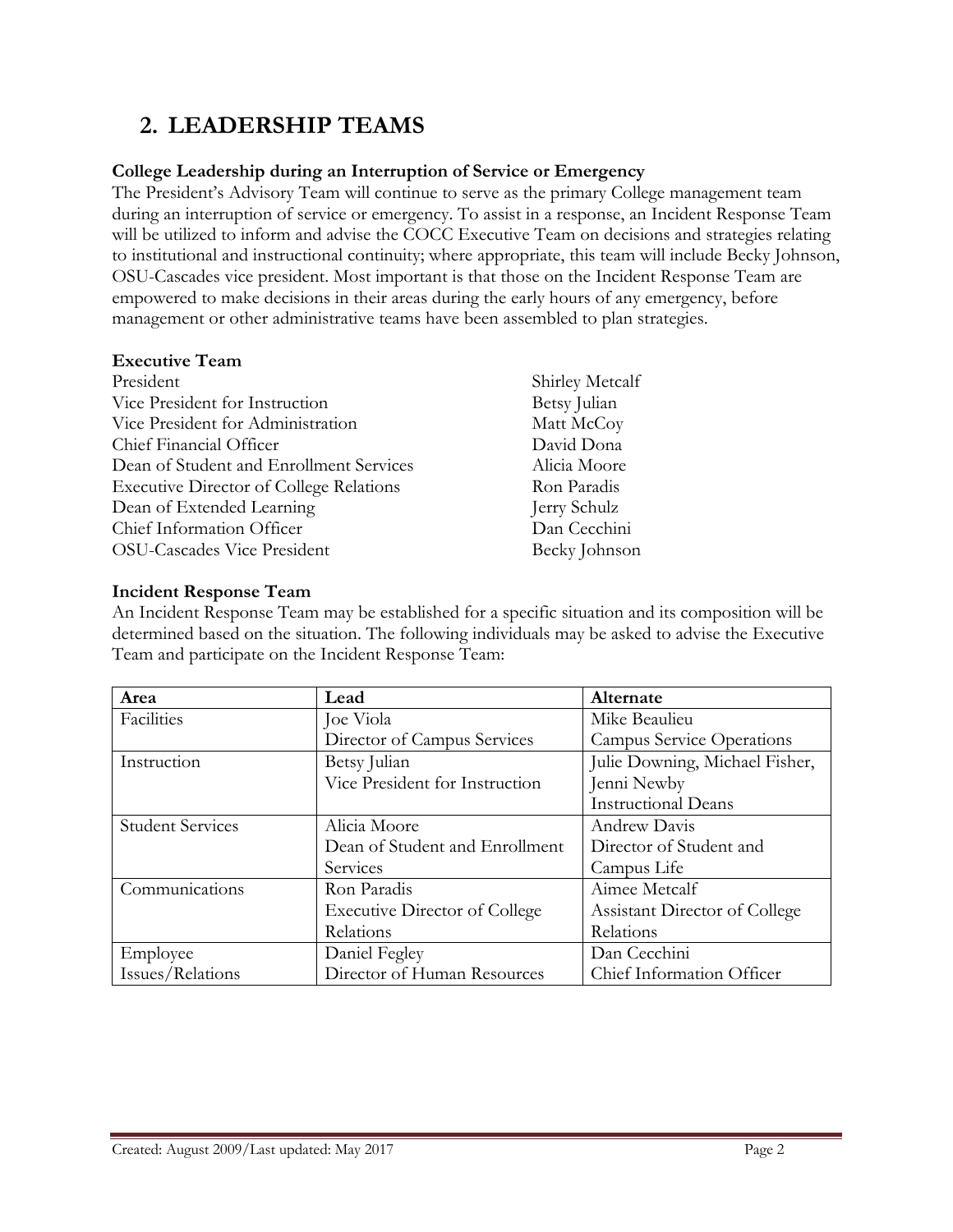| Redmond/Extended           | Jerry Schulz              | Tina Redd, Jeremy Green,     |
|----------------------------|---------------------------|------------------------------|
| Campuses                   | Dean of Extended Learning | Suzie Kristensen             |
|                            |                           | Campus Administrators        |
| Technology                 | Dan Cecchini              | Ed Sea, Laura Boehme         |
|                            | Chief Information Officer | IT Directors                 |
| <b>Business Operations</b> | David Dona                | Lisa Bloyer                  |
|                            | <b>CFO</b>                | Director of Fiscal Services  |
| OSU – Cascades Campus      | Becky Johnson             | John Condon                  |
|                            | Dean, OSU-Cascades        | Director of Facilities, OSU- |
|                            |                           | Cascades                     |

#### **Coordinating Teams**

Individual Coordinating Teams are listed within each section of this document. Coordinating Teams are more comprehensive than the Incident Response Teams and include all individuals with the appropriate in-depth knowledge of that particular area needed to make a decision.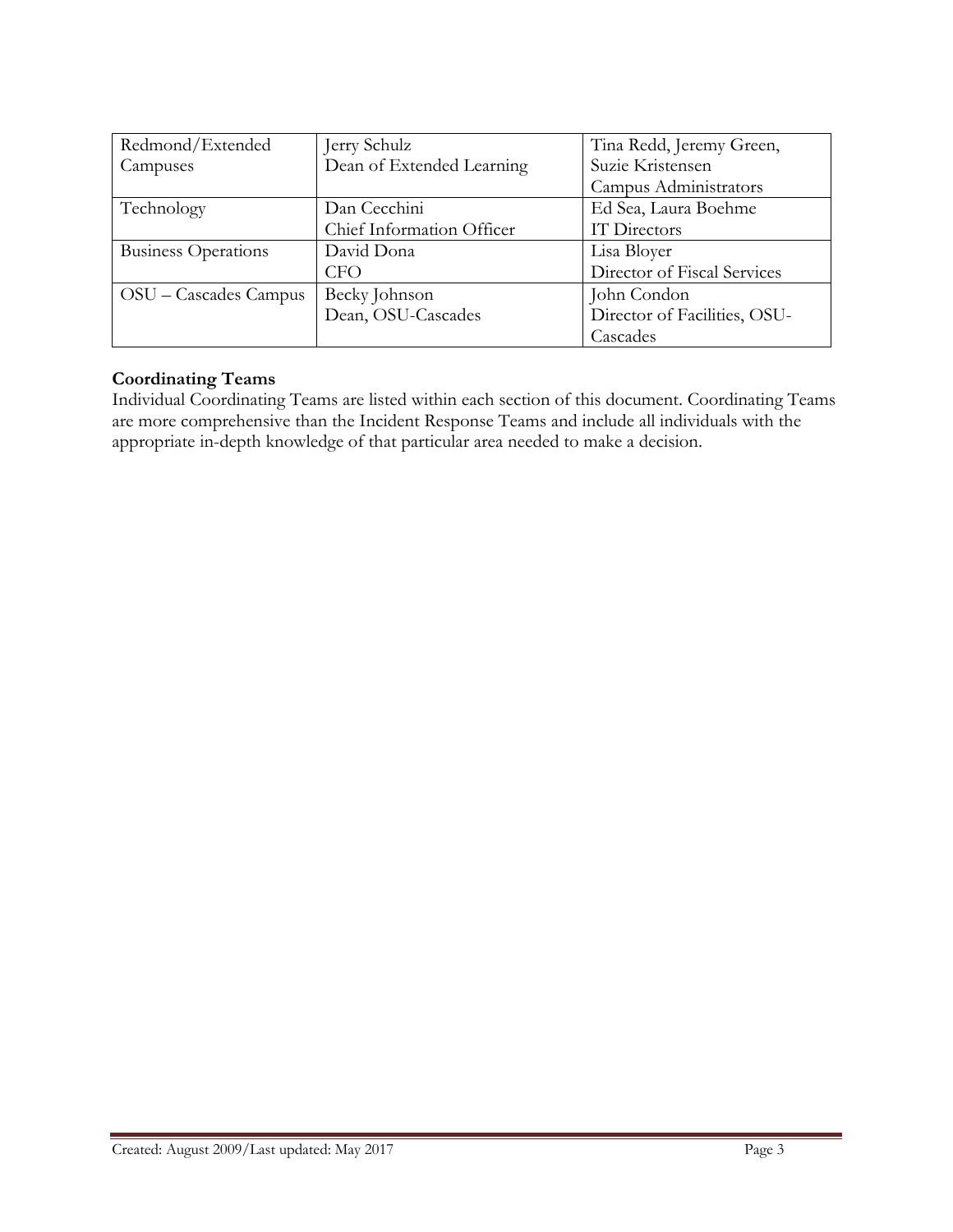# **3. COMMUNICATION**

# **Coordinating Team**

| Executive Director of College Relations: Ron Paradis (lead) |
|-------------------------------------------------------------|
| Assistant Director of College Relations Aimee Metcalf       |
| Executive Director, COCC Foundation Zak Boone               |
| Matt McCoy                                                  |
| Alicia Moore                                                |
| Christine Coffin                                            |
|                                                             |
| Dean of Student & Enrollment Services:                      |

The Executive Director of College Relations/DCR (or designee) will work closely with the President's Advisory Team and Incident Response Teams to determine what and when information should be communicated to the various audience groups. The DCR will direct all communications. Audiences will vary from one situation to the next, but key groups to keep in mind are listed below.

| <u>Primary</u>                | $Back-Up$                     |
|-------------------------------|-------------------------------|
| Exec Dir of College Relations | Assistant Director of CR      |
| Exec Dir of College Relations | Assistant Director of CR      |
| Campus Public Safety Director | VP for Administration         |
| President                     | VP for Administration         |
| VP for Instruction            | <b>Instructional Deans</b>    |
| Dean of Student & Enroll Svcs | Director of Student Life      |
| Director of Human Resources   | Director of College Relations |
| VP for Instruction            | Dean of Student & Enroll Svcs |
| Exec. Dir. Foundation         | VP for Administration         |
| Director of Campus Services   | Director of Contracts         |
| VP for Administration         | Exec Dir of College Relations |
|                               |                               |

Each person on the above list should be prepared at all times to communicate to the appropriate people in their designated groups. At the onset of an emergency, the persons listed can make decisions as to what communication is appropriate based on information provided by the EDCR. As soon as possible, the EDCR will develop a strategy for each audience in coordination with the person listed on the above list.

Communication is especially critical in dealing with the media. Only the designated person is authorized to release information or answer media inquiries about the specific situation, at least until the President's Advisory Team or the Incident Response Team has been able to set up additional procedures. Note that if any event is significant enough to attract major media attention, other Central Oregon media relations experts may be called upon for assistance; their contact information is located on the Emergency Call List.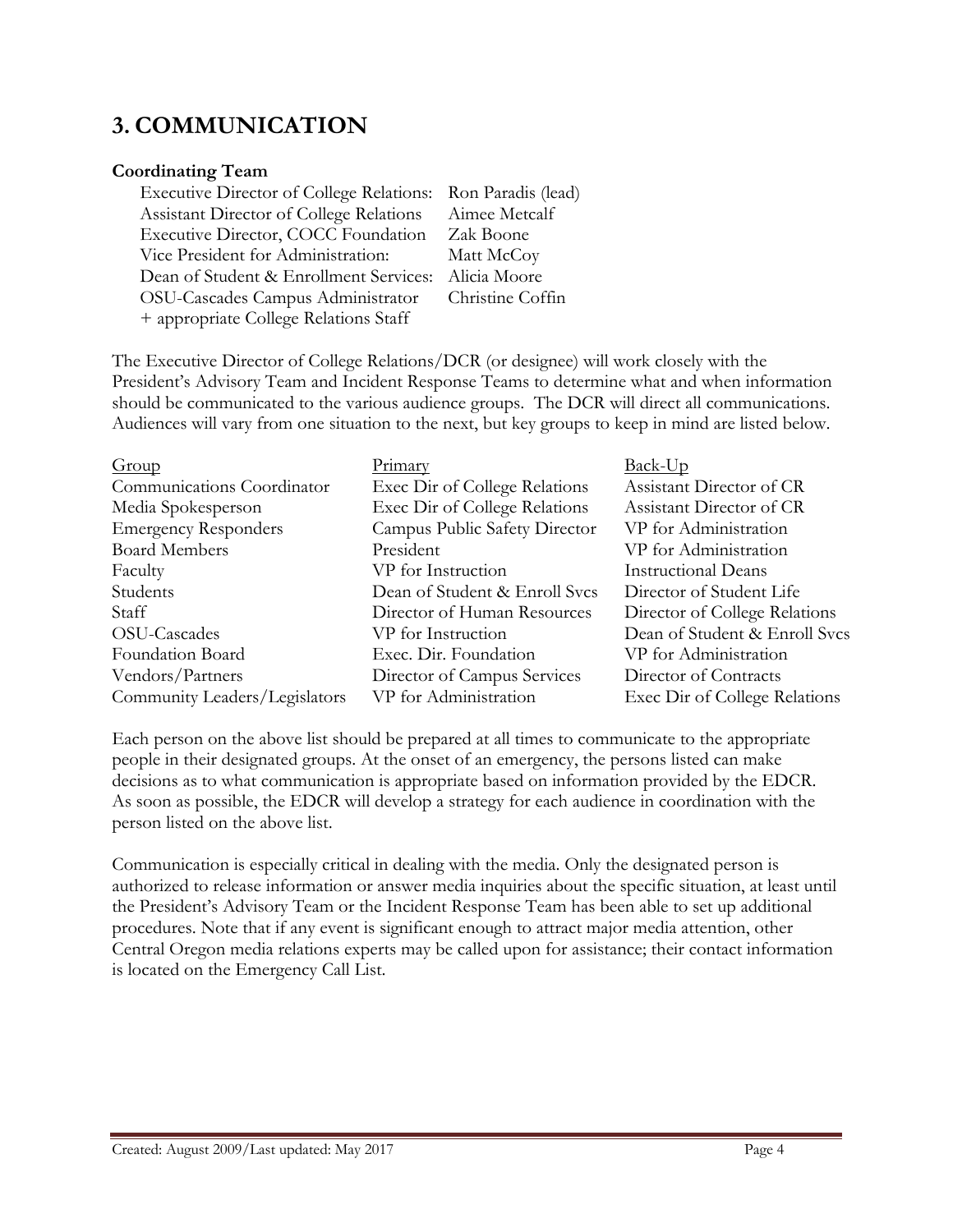#### **Fact Sheet**

The Executive Director of College Relations will prepare updated "Fact Sheets" to be distributed to appropriate people. It should be updated whenever key facts change, or when additional relevant information becomes available. All members of the President's Advisory Team and the Incident Response Team should be given the information for review, and the Fact Sheet should be widely distributed. For some situations, a copy of the most recent memo, press release or press statement will serve as the Fact Sheet.

#### **Internal Communications**

The Emergency Notification System, web page and e-mail system will be used to ensure timely and accurate internal communications. If a situation is unfolding quickly and the Executive Director of College Relations is not able to coordinate communications with internal and external sources, the following individuals can communicate with their respective groups: President (Board); Vice President for Instruction (faculty); Dean of Student and Enrollment Services (students); Director of Human Resources (staff); and Vice President for Administration (local leaders). Additionally, especially if phone and electronic systems are not useable, each member of the PAT should keep all groups under his/her administrative directive informed. The College Relations Office will attempt to provide the formal internal communications, but will rely on the administrators to assist in providing accurate, updated information to the internal constituents.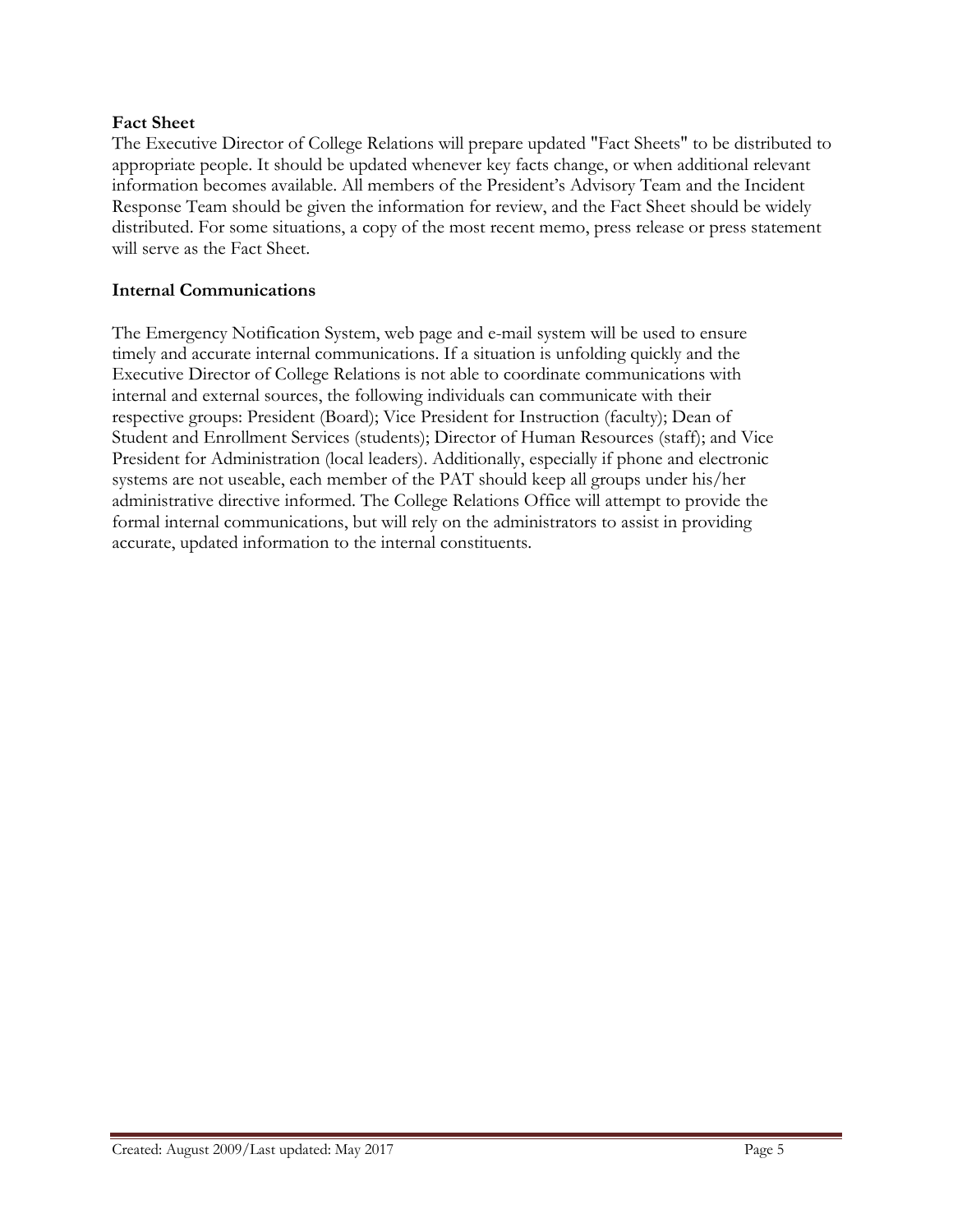# **4. INSTRUCTION**

# **Coordinating Team**

Vice President for Instruction Betsy Julian (lead) Student Services Representative Courtney Whetstine OSU-Cascades Jane Reynolds Chair of Chairmoot Anne Marie Hamlin (2016-17) IT Representative Laura Boehme

Instructional Deans Julie Downing, Michael Fisher, Jennifer Newby

The following outlines key considerations if and when some or all classes are interrupted for short and longer periods of time, as well as if software services are not available for various lengths of time. Regardless, department chairs should work with the instructional deans to determine best options for affected classes. This outline applies to all classes offered on the COCC campus, regardless of who is offering the course.

Note that for non-credit classes, priority will be given to adult basic education and community learning courses; business development courses and counseling will be addressed after primary services are back in service. The Instructional Coordinating Team will determine priorities regarding on-campus versus off-campus courses.

It is important that in the event of a disruption in which a significant number of classes cannot be restored, that the VPI (or designee) and Director of Admissions/Registrar work with CCWD to inform them of the situation and determine impacts of lost clock hours. Additionally, the VPI or designee should contact institutional partners to inform them of our status.

# **Classes Affected for Less than One Week**

If only some classrooms are affected, considerations include (options for specific class types are listed below. However, a disruption of one week or less should not dramatically affect most courses):

- Online & Hybrid Classes: Online classes likely not affected; hybrid classes may need to reschedule to another available classroom.
- General computer classrooms, specialty computer classrooms, science labs, art studios and dedicated classrooms: May feel the most impact and instructors may need to determine most appropriate option depending on the nature of the course: reschedule to secondary venue? Provide instruction in alternative format? Reschedule to alternate date?
- Redmond/Madras/Prineville credit classes: Consider renting space off-campus or moving classes to Bend campus.
- Other credit classes: Move to unoccupied classrooms or off campus.
- Non-credit instruction: Continuing education classes may be affected and the class session would be re-scheduled as a make-up class. If scheduling a make-up session becomes impossible, student tuition and fees would be refunded.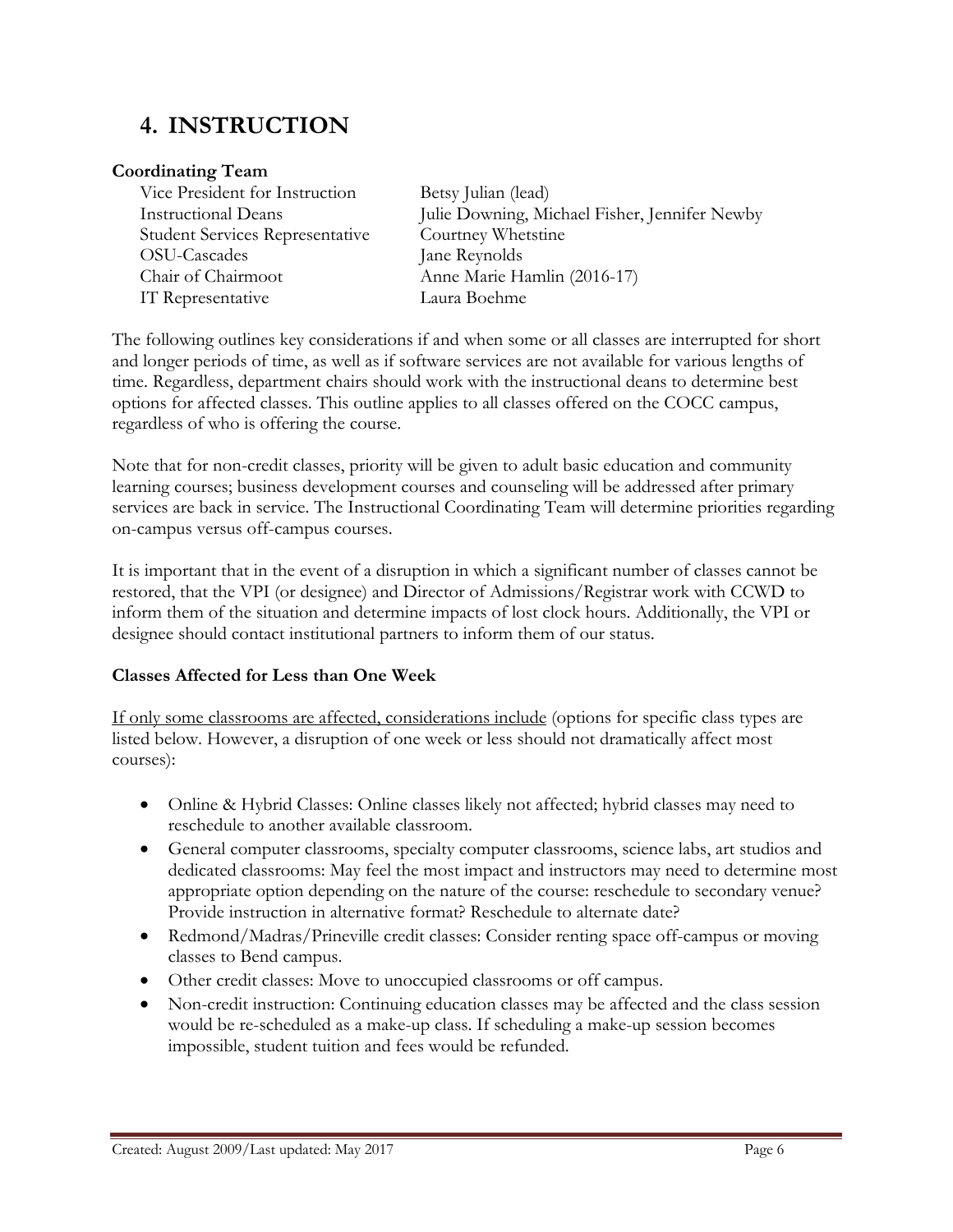If the entire campus is inaccessible for one week or less, considerations include (an extension of term by one week could be considered. However, a disruption of one week or less should not dramatically affect most courses):

- Online & Hybrid Classes: Online classes likely not affected; hybrid classes may need to reschedule to another available classroom.
- General computer classrooms, specialty computer classrooms, science labs, art studios and dedicated classrooms: May feel the most impact and instructors may need to determine most appropriate option depending on the nature of the course: reschedule to secondary venue? Provide instruction in alternative format? Reschedule to alternate date?
- Redmond/Madras/Prineville credit classes: Consider renting space off-campus or moving classes to Bend campus. If Bend campus is affected and Redmond is not, are Bend campus support services adequately available to support the Redmond campus?
- Other credit classes: Consider renting space off-campus, including Redmond campus.
- Non-credit instruction: Classes held off campus should not be affected. On-campus classes would be relocated off-campus if possible. If this is not possible, the class would be postponed or cancelled with student tuition and fees refunded.

If all (or a significant amount of) software (e-mail, Blackboard, Internet) is unavailable for less than a week, considerations include:

- Online and hybrid classes: Online and hybrid courses would be greatly affected. Faculty and staff could contact students by telephone in case of any interruption of such services of a week or less. Individual instructor discretion will aid in determining best solution.
- General computer classrooms, specialty computer classrooms, science labs, art studios and dedicated classrooms; Redmond credit classes; other credit classes; non-credit instruction: Classes that do not rely on software will not be affected; classes that use software irregularly may not be greatly affected. Individual instructor discretion will aid in determining best solution (are paper handouts available? Is it best to reschedule the class? Other options?). Re-schedule or re-locate classrooms to available space, on- or off-campus.

If an event disrupts classes when the instructor(s) are unavailable for less than one week, considerations include:

- All credit classes: Substitutes from within the faculty could cover such an event or the students may be able to work independently during that period.
- Non-credit instruction: Continuing education classes would be re-scheduled or, if this involves an extended period, another instructor could be found.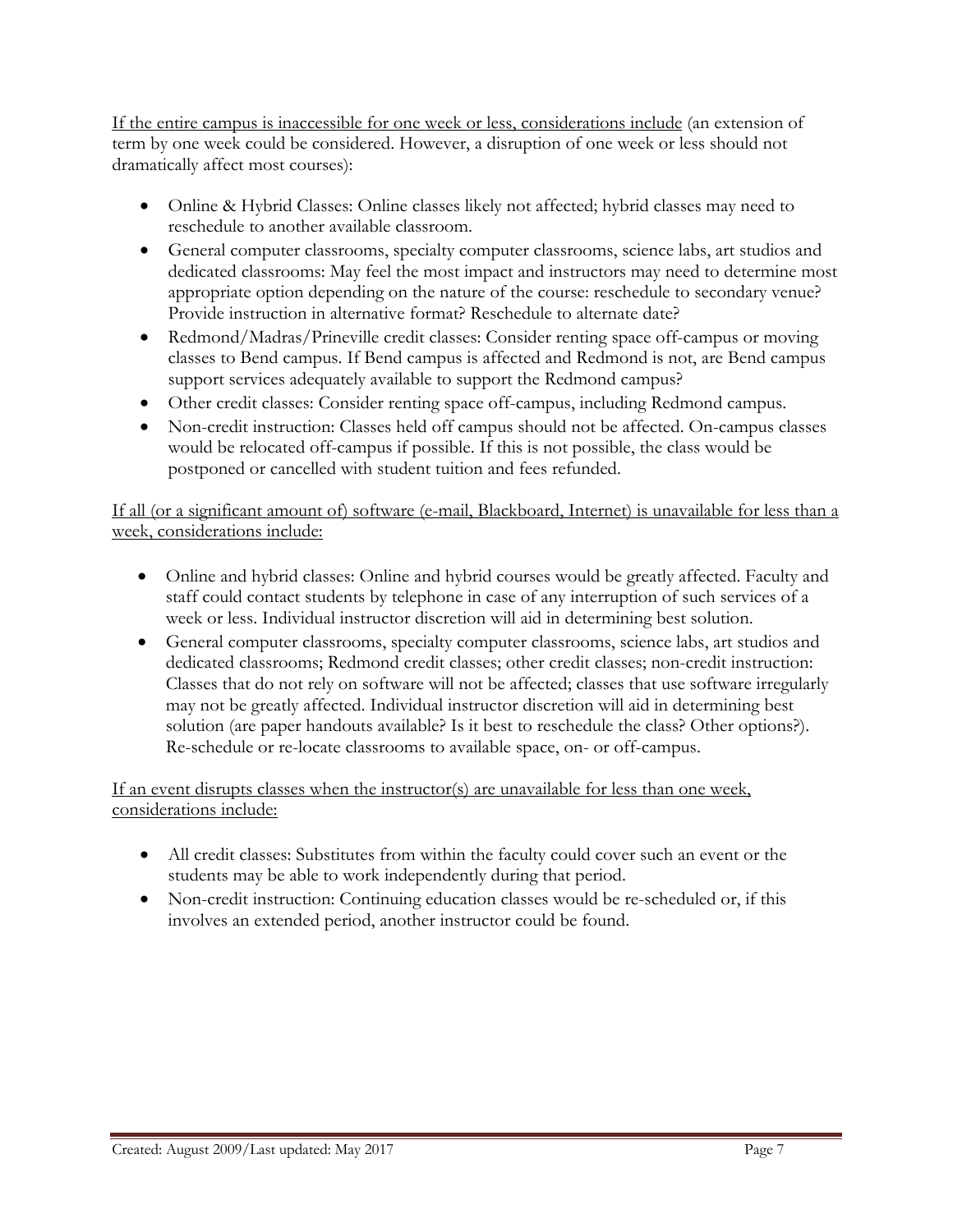# **Classes Affected for More than One Week**

If only some classrooms are affected, considerations include (options for individual class types are listed below; however, an extension of the term could be considered):

- Online and hybrid classes: Online classes likely not affected; hybrid classes may need to reschedule to another available classroom.
- General computer classrooms, specialty computer classrooms, science labs, art studios and dedicated classrooms: Computer, science lab, art studio classes will feel the impact most unless there are alternative locations to meet the class's needs. Lab and studio classes missing more than one week of classes may require an extension of the term if after midterm, or may need to be rescheduled and/or moved to a suitable off-campus location.
- Redmond/Madras/Prineville credit classes: Could be rescheduled and/or moved to unoccupied classrooms or off campus, including moving to the Bend campus. MATC classrooms are specialized; if one lab is dysfunctional there are other parts of the program students can work on, however, missing more than one week of a specialized lab may require an extension of the term.
- Other credit classes: Could be rescheduled and/or moved to unoccupied classrooms or off campus.
- Non-credit instruction: Most continuing education classes would not be impacted; those that would could be moved to other buildings or other locations.

If the entire campus is inaccessible for more than one week, considerations include:

- Online and hybrid classes: Online classes likely not affected; hybrid classes may need to reschedule to an available location.
- General computer classrooms, specialty computer classrooms, science labs, art studios and dedicated classrooms: Lab and studio classes may require an extension of the term if after midterm, or the class may have to be cancelled if it is early in the term and no suitable new location can be found.
- All other credit classes: The goal would be to find alternative locations off campus and have the term continue with minor disruption. However, an extension of the term may need to be considered.

#### If all (or a significant amount of) software (e-mail, Blackboard, Internet) is unavailable for less than a week, considerations include:

- Online and hybrid classes: Will be greatly affected depending on the extent/length of the disruption. Classes may need to extend beyond the term, although individual instructor discretion will aid in determining best solution: Can telephone and mail be used? Hire temporary clerical staff to contact students? Conference calls with students in outlying areas? Substitute new assignments for discussion board topics?
- General computer classrooms, specialty computer classrooms, science labs, art studios and dedicated classrooms; Redmond credit classes; and other credit classes: In-person classes that rely on such software would need to use backup methods.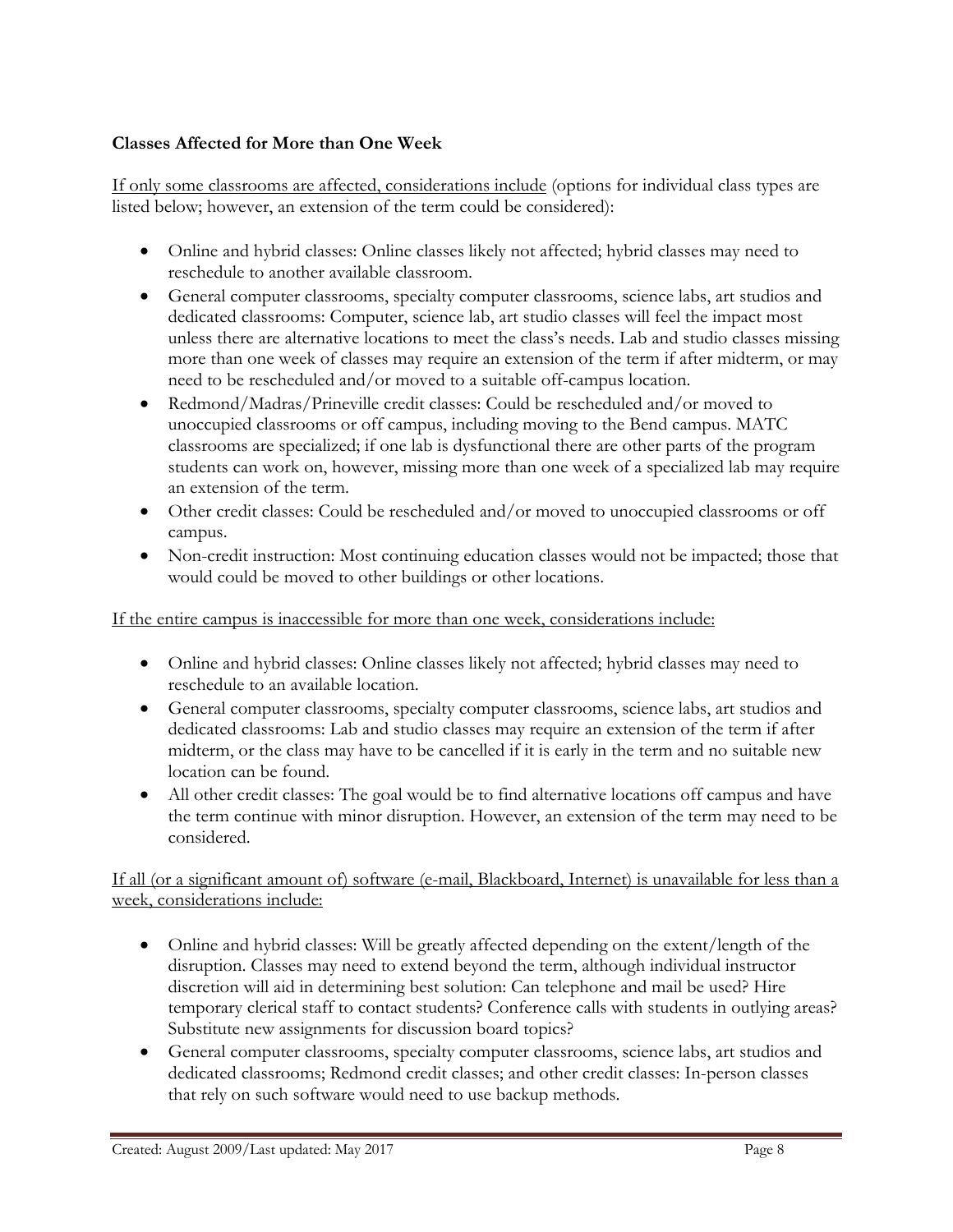• Non-credit instruction:Continuing education classes would not likely be affected due to the shorter duration of most classes. However, classes that are affected may need to be rescheduled or cancelled.

If an event disrupts classes when the instructor(s) are unavailable for more than one week, considerations include:

- All credit classes: Substitutes from within the faculty could cover such an event or the students may be able to work independently during that period.
- Non-credit instruction: Class length could be extended, substitutes could be used or class meeting date re-scheduled.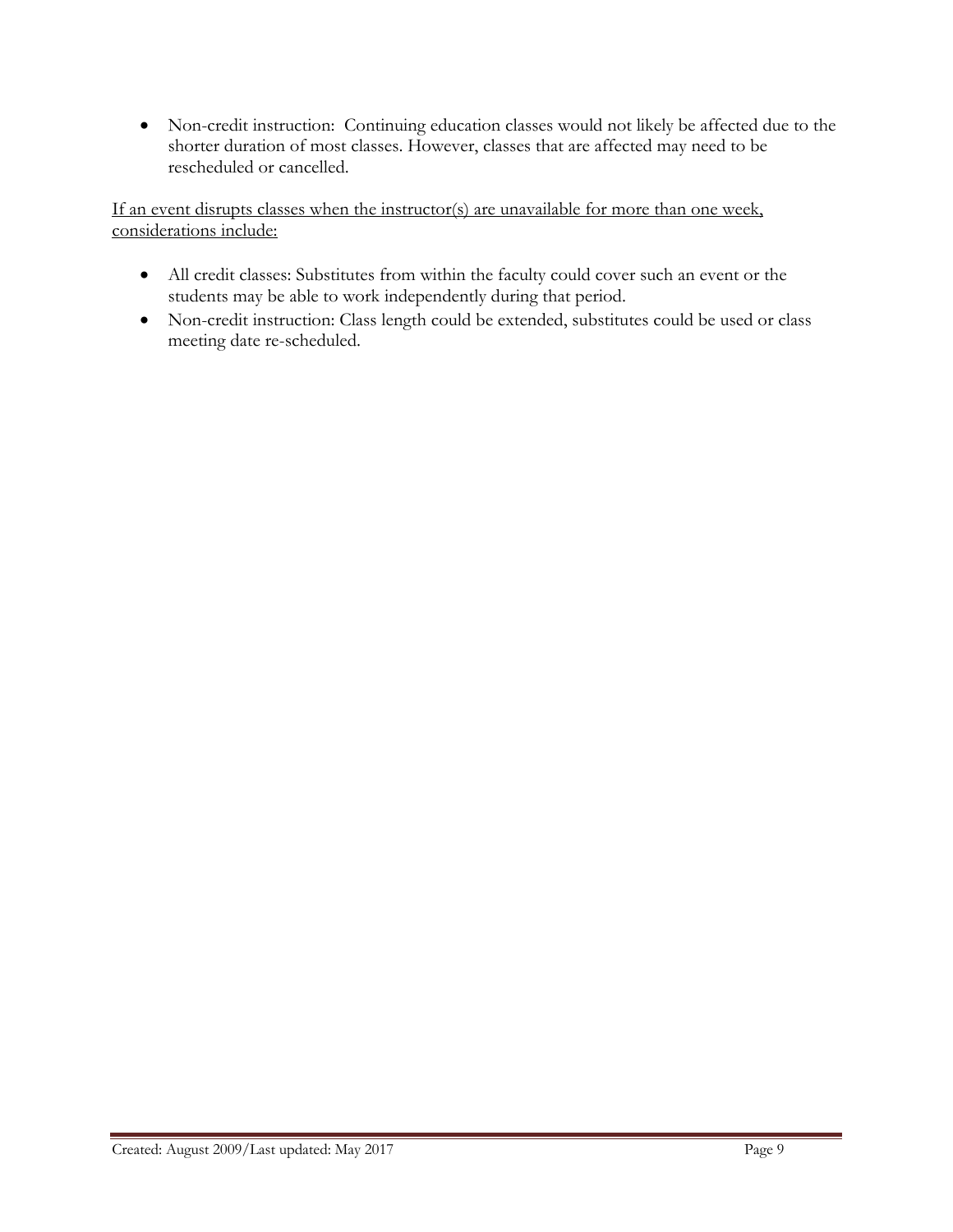# **5. BUILDINGS, CAMPUS INFRASTRUCTURE and HUMAN SAFETY**

# **Coordinating Team**

Director of Campus Services: Joe Viola Facilities Maintenance Manager: Sean Ladd CS Operations Supervisor: Mike Beaulieu Campus Public Safety Supervisor: Other Campus Services and Campus Public Safety staff will be assigned as needed.

Campus Services ability to keep various aspects of the campus infrastructure (electricity, water, sewer, etc.) on line will greatly depend upon at what point in the term the disaster/interruption of services took place, the extent of that disaster/interruption, as well as decisions made by the instructional management team. However, general guidelines and considerations are listed below; appropriate facilities staff will be consulted, as possible, when their areas are affected.

It is important to note that the same considerations apply whether the course in question is a credit or non-credit offering, or if the disaster affects one or all of the campuses.

# **Life Safety Incidents**

During a life-safety incident, refer to the Emergency Operations Procedures.

# **Priority One Buildings**

In the event of a campus-wide interruption of service, the following buildings will be considered first priority in terms of restoring utilities, campus access or other infrastructure issues:

- Pioneer and Metolius (primary source of voice and data infrastructure for the entire campus)
- Boyle Education Center (designed as primary gathering place, Public Safety emergency operations and communications hub for the campus) and Campus Center (gathering place for students)
- Cascades Hall (gas and power to this building are supplied independently from COCC and as such, may function as an alternative communications hub should Boyle Education Center not be available); Chandler Lab and Redmond Campus could also serve in this back-up capacity if needed.

# **Human Safety**

How we respond to each group will be dictated by the extent of the emergency/interruption of service and decisions from the PAT and Incident Response Teams. Regardless, key constituent groups and considerations for each are listed below.

Students (including Redmond/Prineville/Madras, Chandler and OSU-Cascades):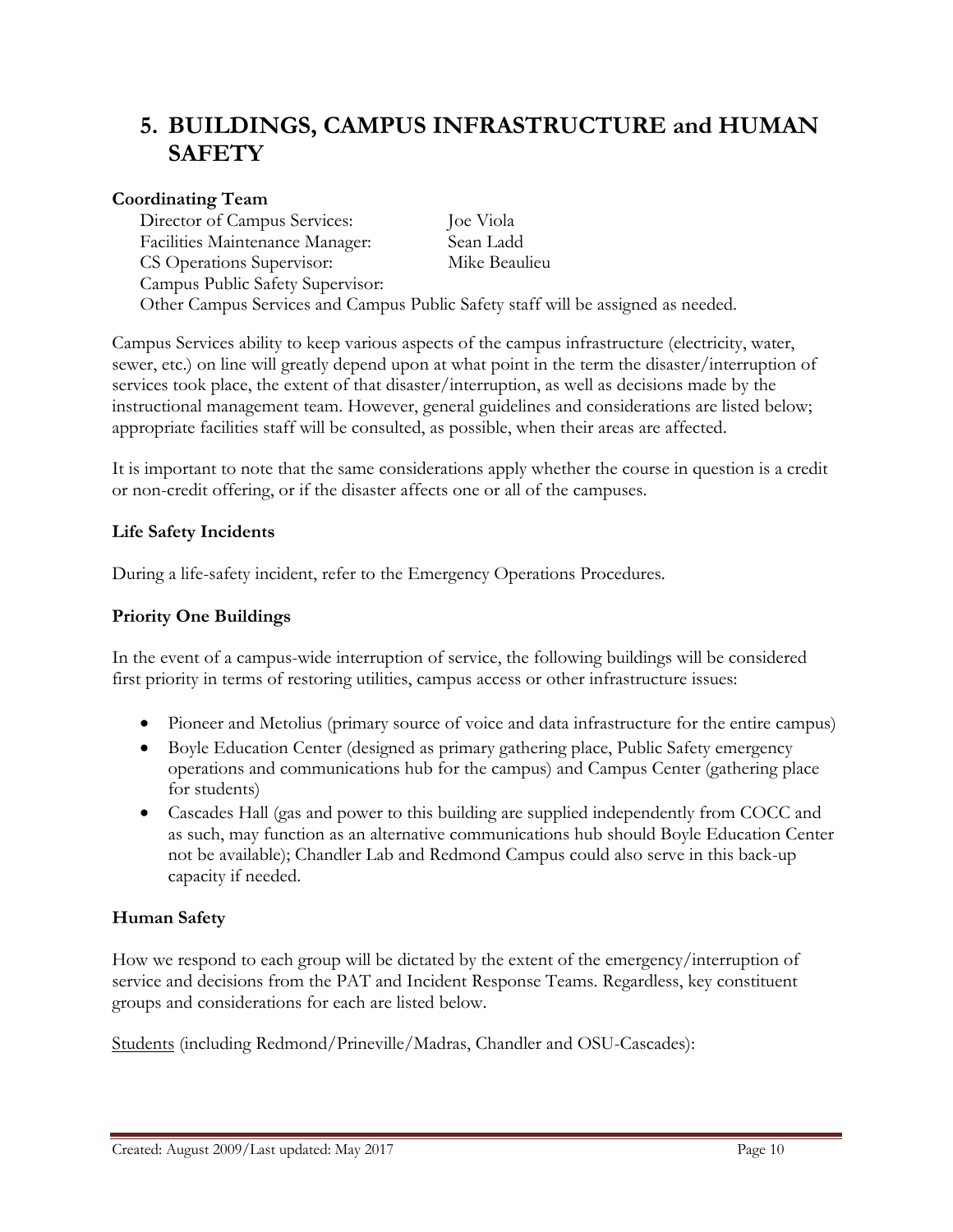- Are classes in session? Are off campus instructional activities happening that might be affected? See Instructional Section of this plan; Instructional Deans office can assist in accessing this information.
- Are residence hall students living on campus or is it between terms? See Student Services section of this plan or contact Director of Student Life.
- Are public-access facilities open, including the Library, Mazama Gym, computer labs (Library, Pioneer, Cascades Hall, Redmond, Madras and Prineville) and Campus Center?

# Staff

• Who is working and in what buildings?

# Elevators

• The Campus Public Safety Department will respond to and check all buildings that have elevators when there is an interruption of power or other disaster making elevator use unsafe. CPS responds to incidents of persons trapped in elevators and coordinates with emergency service providers for evacuations. Building managers should check to see if elevators are working and if anyone is trapped.

# **Contractors**

• Who is working and in what locations? See Communication section; Campus Services is primary contact.

# Community Events, Conferences and Campus Guests

- Are there events happening in COCC facilities, where and when? Are facilities being rented to community members for meetings or other activities? Contact Campus Services to pull this information.
- Are summer conferences in session and if so, where are conference attendees in classrooms, in residence hall, off campus? See Student Services section of this plan.

# **Building Security**

- The College maintains the ability, through Campus Public Safety, to conduct individual and all-building electronic, exterior lockdown.
- Building Lockdown: The need to lockdown a building and the duration of that lockdown will be determined based on the type and extent of the emergency. The "Buildings and Infrastructure" Coordinating Team will make these decisions in consultation with the President's Advisory Team.
- Card Lock System: The cardlock system is managed through the Campus Public Safety Department and is accessible through CPS dispatch, remote desktop and CPS patrol vehicles. The cardlock system server is campus-based (Pioneer) and must be functional to access the card lock system remotely (remote sites must also have power). Remote sites must have appropriate software. See Emergency Call List for primary contact.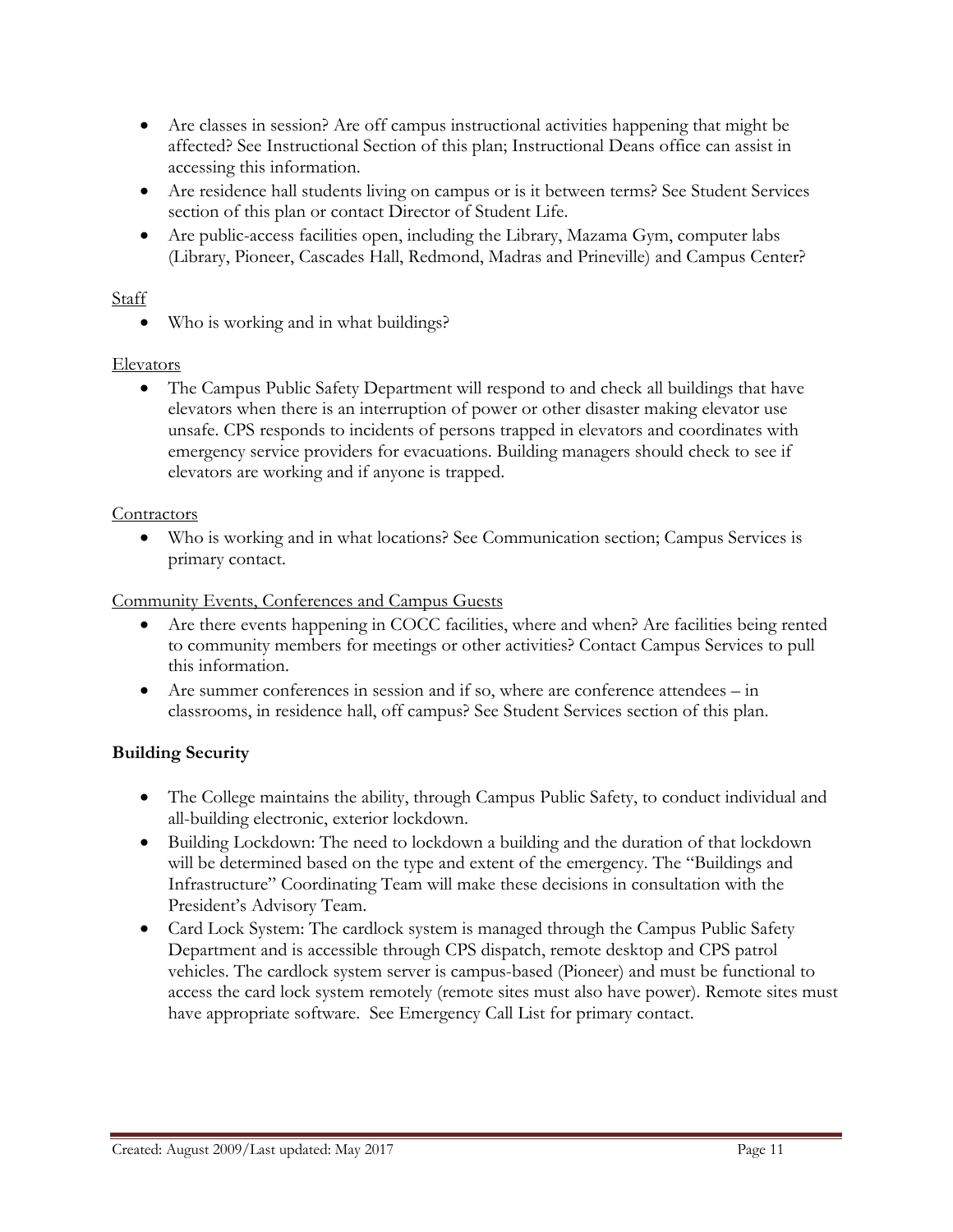# **Utilities**

In all circumstances, the appropriate Campus Services staff member should be involved with any decisions; see the Emergency Call List for contacts. If that person, or their back-up, is unavailable, outside expertise may need to be brought in for assistance.

- Type of Utility Loss: Water? Sewer? Electrical? Gas? Heat? HVAC?
- Location of Loss: Does the type of utility loss affect priority 1 buildings? Is the primary use of the building critical to institutional (e.g., loss of web services) or instructional (e.g., during an academic term) continuity? Do classes and/or staff need to be temporarily re-located?
- Severity of Loss: How long until utility can be restored? Does utility outage affect other buildings? Are reinstating utilities within our control or expertise?
- Time of Year: Are classes in session? Are staff working? Is the campus closed?
- Cell Phone Towers: It is important to note that the cell phone towers located above Juniper Hall (powered from Juniper Hall) and atop the Pinckney Center (powered from the Pinckney Center) are powered through the campus electrical system. Therefore, if power is out on campus, the towers do not work and cell phone providers will not have service. If power is cut to the cell phone towers, it is important that the Director of Campus Services contacts the cell phone company. Contact information: Verizon (Verizon Network Operations Center 800 445-5514 - COCC site reference number is OR6 COCC); T-Mobile (800 788-7011).

Notes on Utility Systems:

- Utility Plans/Documents: Electrical, water and gas plans are available via hard copy in the maintenance building and or through the architectural firm who designed the affected building(s); some plans are also available electronically via Ford Graphics' "Planwell" system (accessible via any web access computer or directly from Ford Graphics). GIS program students also have produced plans for lighting, fire hydrants, electrical systems, gas, water and other infrastructure support systems; types of plans available increase annually.
- HVAC systems can be controlled from home if appropriate software is installed, however the on-campus server supporting the HVAC system must be active; see emergency contact list.

# **Campus Access**

Campus Ingress/Accessing the Campus

- Multiple Campus Entrances: Is the Awbrey Butte campus accessible via College Way? Via Mt. Washington?
- Wickiup Hall: Is Wickiup accessible from Mt. Washington Drive?
- Priority One Buildings: Are Pioneer, Metolius, Boyle, Campus Center and Cascades Hall accessible? Via which entrances?
- Redmond/Madras/Prineville: Which access points are open?
- Chandler: Primary entrance is via Ninth Street; secondary entrance is Trenton Avenue. Are either available?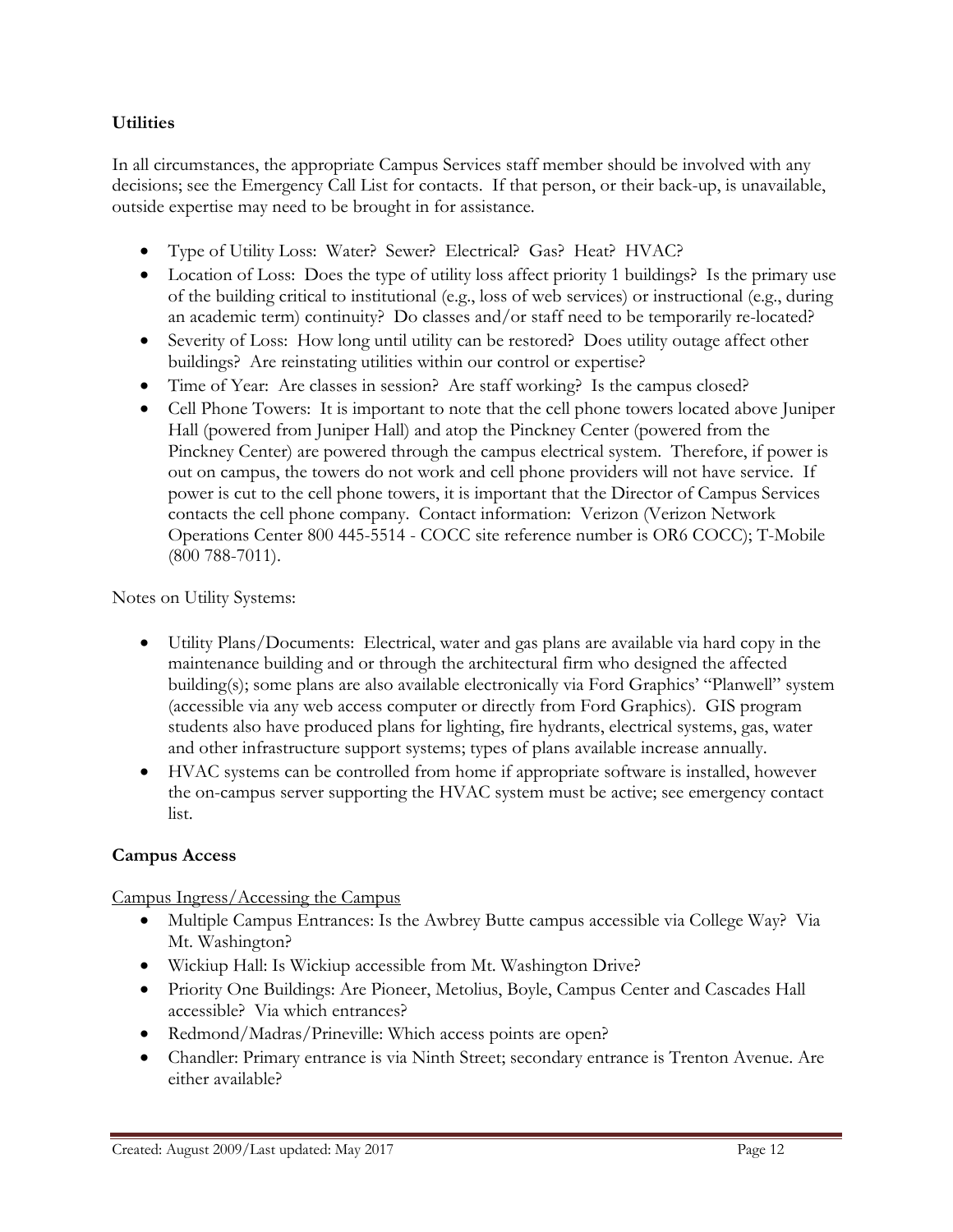- Does campus traffic patterns and parking areas need to be resdesignated in any location to accommodate emergency vehicles, Executive and Incident Response team access, etc?
- Emergency Vehicle Access: Safety/Security staff will direct emergency vehicles and serve as the primary contact for emergency personnel.

Campus Egress/Moving People and Vehicles Off-Campus

• See the Emergency Procedures Manual, Vehicular Egress Plan.

# **Future Considerations**

Possible future activities to create a more secure/reliable infrastructure include:

- Completing a loop system for all campus utilities (allows for continuation of electrical, water and gas should a transformer or other key piece of equipment needs maintenance);
- Additional emergency/temporary campus access points;
- Assess need for upgrading transformers and possible portable generators for specific campus buildings;
- As part of the institutional budget, earmark a specific amount each year towards these upgrades.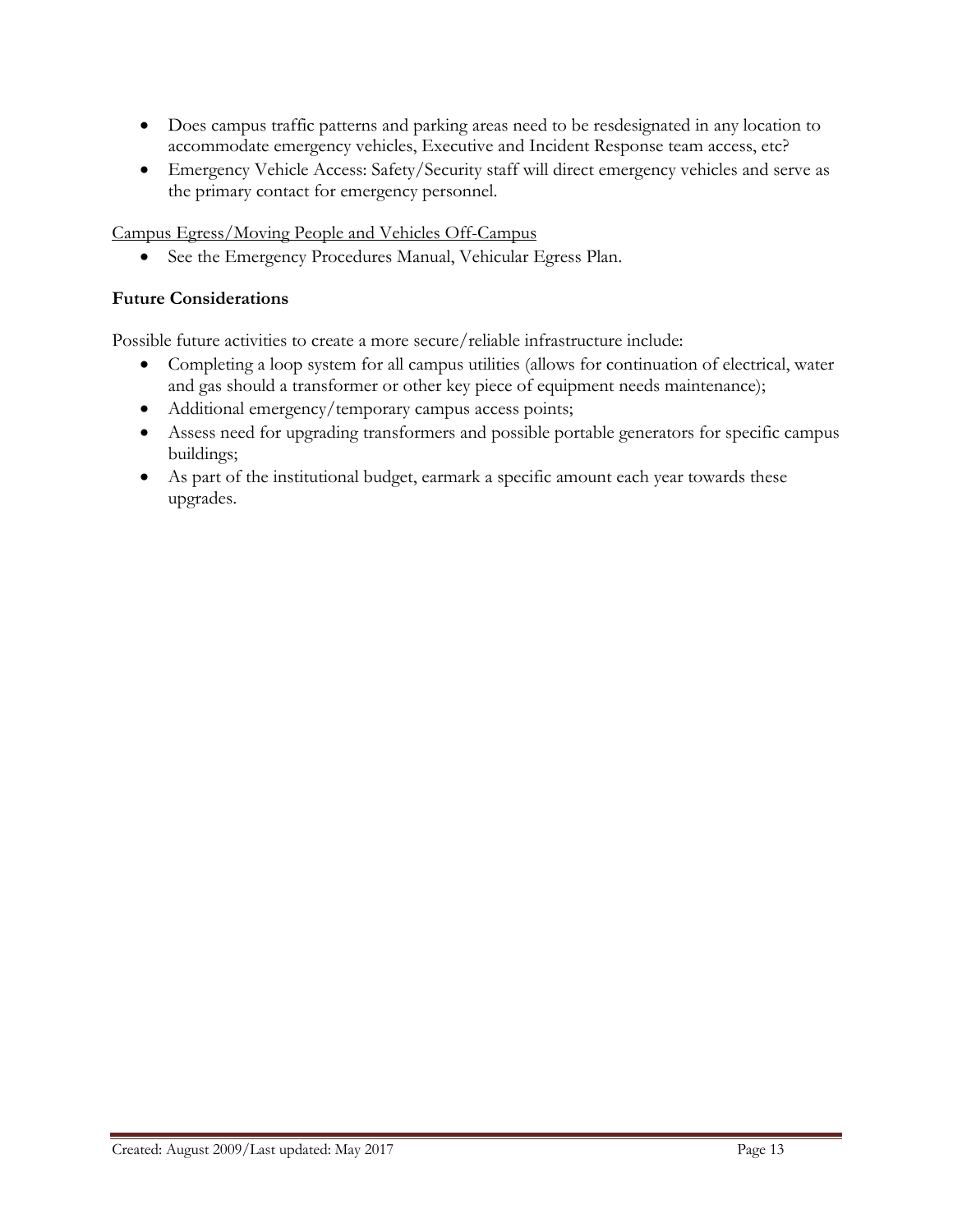# **6. TECHNOLOGY**

#### **Coordinating Team (individuals involved TBD based on situation)**

| Chief Information Officer:                          | Dan Co   |
|-----------------------------------------------------|----------|
| Director of Application and Web System Development: | Ed Sea   |
| Director of ITS Infrastructure:                     | Laura l  |
| Web Developer:                                      | Barry F  |
| Web Designer:                                       | Scott L  |
| Network Administrators:                             | Jeff Flo |
| Information Security Administrator:                 | Wesley   |
| Other IT staff will be assigned as needed           |          |
|                                                     |          |

Dan Cecchini Laura Boehme Barry Rogers Scott Donnell Jeff Floyd, Wade DeBraal Wesley Dymond

The increasing dependency on computers and telecommunications for operational support poses the risk that a lengthy loss of these capabilities could seriously affect the overall performance of the institution. COCC's Institutional Continuity Technology Coordinating Team has evaluated COCC's institutional processes and identified computer and telecommunication systems as belonging to various risk categories. This document outlines the overall approach and expectations relating to how these systems will be evaluated and restored in the unlikely event of a disaster.

# **Unplanned Technology Emergency/Interruption**

Situation Assessment: When faced with an unplanned situation/emergency, the Technology Team will begin by assessing the situation and identifying the affected services. Once the situation is understood, a plan will be identified to restore the affected services in priority order as listed below, and the plan will be communicated to the CIO. In most cases, not all services will be affected and as a result many of the services listed will not require attention.

The principles guiding the priorities for technology services are:

- The first priority in any emergency is restoring communication mechanisms. Anytime COCC's campus and inter-campus phone systems, campus email or emergency text messaging systems are not fully operational, campus radios and college/personal cell phones will be used (see Emergency Call List for contact information).
- COCC's core technology infrastructure must be restored to support critical institutional systems. Only after this infrastructure is restored can focus be placed on individual services.
- If service restoration is blocked in one area, restoration of later services will be restored as much as possible. Restoring services out of order may not be possible since many of the lower priority services depend upon the initial services and infrastructure.

Priority 1: Reestablish Primary Services: The list below is intended to re-establish critical infrastructure and communication services and is expected to be followed in order as much as possible to minimize confusion. Skipping an item in the prioritized list may prevent a later service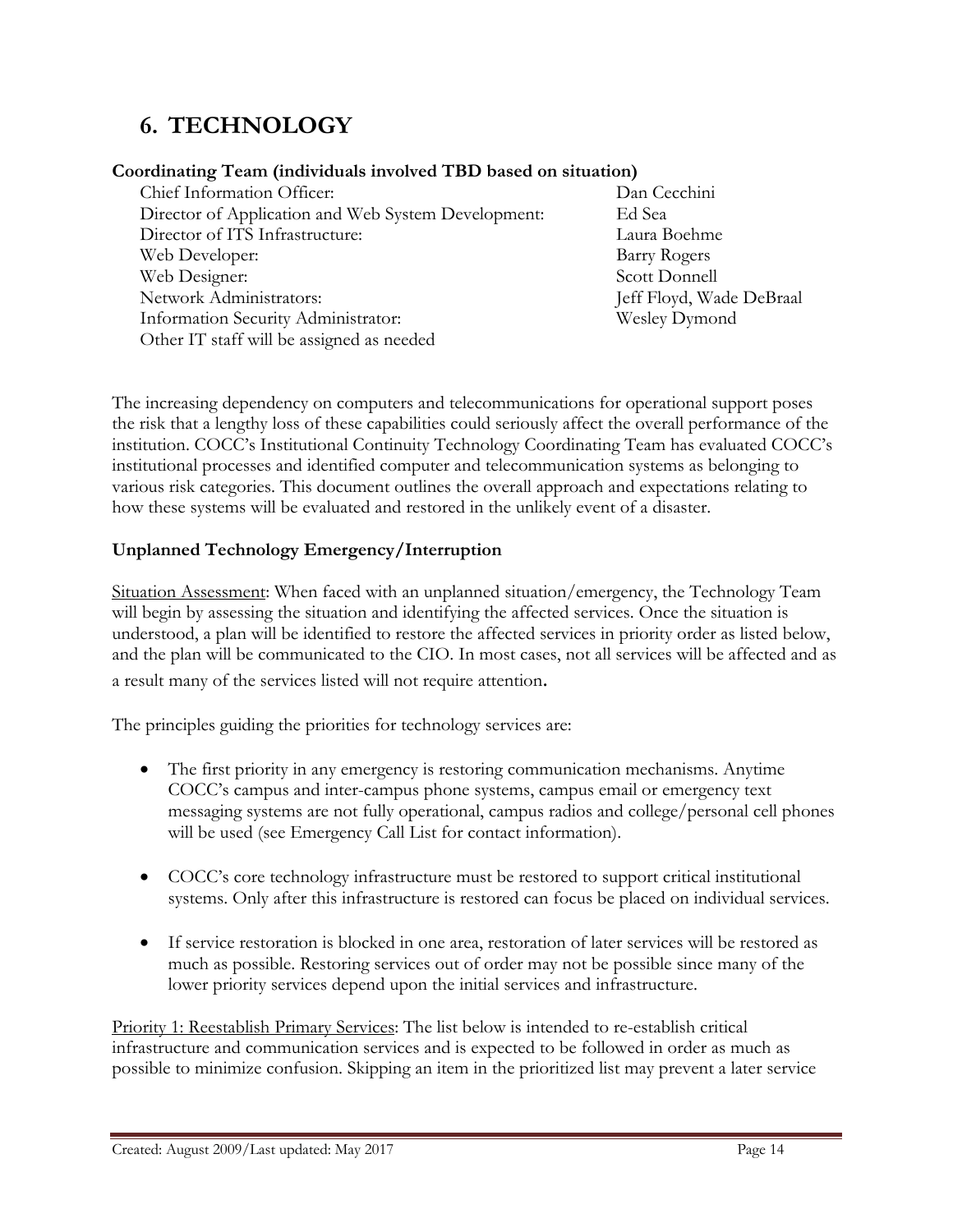from being restored. These services should be restored as quickly as possible, ideally within 48 hours; however, restoration within one week would allow maintaining the institutional integrity.

- a. On-campus phone service for priority 1 buildings (Pioneer, Metolius, Boyle, Campus Center and Cascades) and emergency phone lines. Note that Redmond's phone system functions independently from the Bend Campus system, although the voice system is shared and located on the Bend Campus. There is a CCIS telecom link between the Redmond Campus phone system and the Bend Campus phone system. If that link goes down, the Redmond Campus will not have voice mail or be able to access the additional trunk lines on the Bend Campus. Additionally, Cascades and Newberry Hall are also served via their own telephone infrastructure, so if other parts of the Awbrey Butte phone system are affected, Cascades and Newberry Halls may still be operational. Within the next 12 months, a new VOIP phone system will be deployed. The plan is for that phone system to allow each COCC campus to be able to allow outbound and inbound calls through the public telephone system, even if direct telecom connectivity to the Bend campus is lost. There would not be access to voice mail from off the Bend campus if those direct telecom links are lost. There will also soon be a direct data link between the soon-to-be-completed Madras Campus and the Chandler building phone systems and the Bend Campus phone system. If those links goes down, those locations will not have voice mail.
- b. Environmental infrastructure for IT Services: Power, water and air conditioning for the IT server room are required before additional IT service work can continue, without putting equipment at risk.
- c. Priority 1 building network connectivity: Wickiup, Pioneer, Metolius, Boyle, Campus Center and Cascades, plus access to building security system. If connectivity between these Bend Campus buildings cannot quickly be restored, a new network (possibly in an alternate location) will need to be established. Impacts to the network will also have a direct impact on the VOIP phone system, so restoration of the networks is critical to restoring college phone service to the campuses.
- d. Immediate need computer services
	- CPS and other campus radio services
	- Access control systems
	- Alarm and monitoring systems
	- Banner Server
	- Native Banner Access
	- Printing support for purchase orders, payroll and accounts payable and student financial aid checks
	- Special Purpose Internet Access
	- Network topology for server and workstation connectivity, as well as for voice telephone communications, via the soon to be implemented VOIP phone system.
- e. Windows support services
	- Domain Controllers
	- Backup/Restore Equipment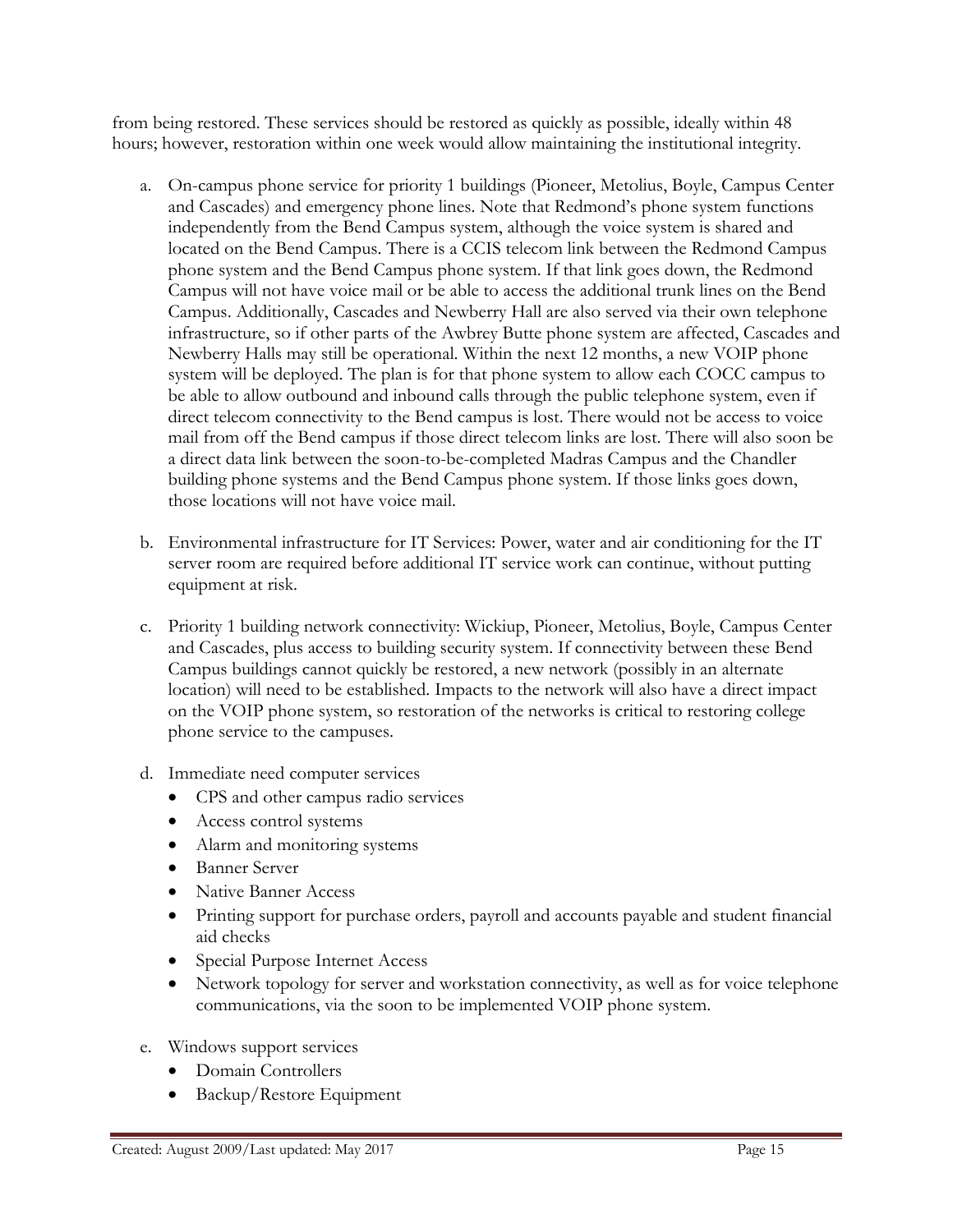- Email
- Identify workstations available for use by staff to meet urgent needs.
- An alternate printing option such as setting up a few direct connect personal printers may be required if network printing services are not likely to be restored quickly.
- f. Remaining Phone Services
	- On Campus Phone Service for remaining buildings
	- Incoming/Outgoing Phone Service
	- Inter-Campus Phone Service
	- Voice Mail
- g. Internet and other inter-campus network connectivity services
	- General Campus Internet Connectivity (incoming and outgoing)
	- College Website (at least ability to post essential status information)
	- Student & Staff Online Services (Banner Web)
	- Inter-Campus Connectivity (Bend, Redmond, Chandler)
	- Off-Campus email access

Note: If some staff still do not have access to the network or their workstations, a computer lab with server connectivity (first choice Pioneer) will be made available to staff as an alternate office location.

Priority 2: Reestablish Secondary Services: Secondary priorities are based upon institutional continuity priorities set by the Executive Team and Incident Response Team and are intended to allow instruction to re-start as soon as possible. These services are considered essential for restoration as quickly as possible, ideally within two weeks, in order to maintain our institutional integrity and for classes to be fully operational, and include:

- Network connectivity between remaining buildings
- Multimedia stations
- Classroom workstations (priority order needs to be set)
- Placement Testing
- Library Services: Online databases, eReserves, Interlibrary Loan (ILL)

Priority 3: Fully Operational: All remaining services will be restored when possible with priority being placed on continuing to ensure that all primary and secondary services continue functioning. Systems include printing, drop-in labs, online payment systems, Foundation/Razors Edge, Pay-for-Print (prior to being restored, free printing can be made available), etc.

# **Current System Redundancy and Fault Tolerant Plans**

#### System Backups and Documentation

In the event of local power outages the ITS department has installed diesel-powered backup generators and automatic transfer switches to supply power to the main data center in Pioneer, the telecom room in Metolius, and the Internet demarcation room in the basement of Boyle. These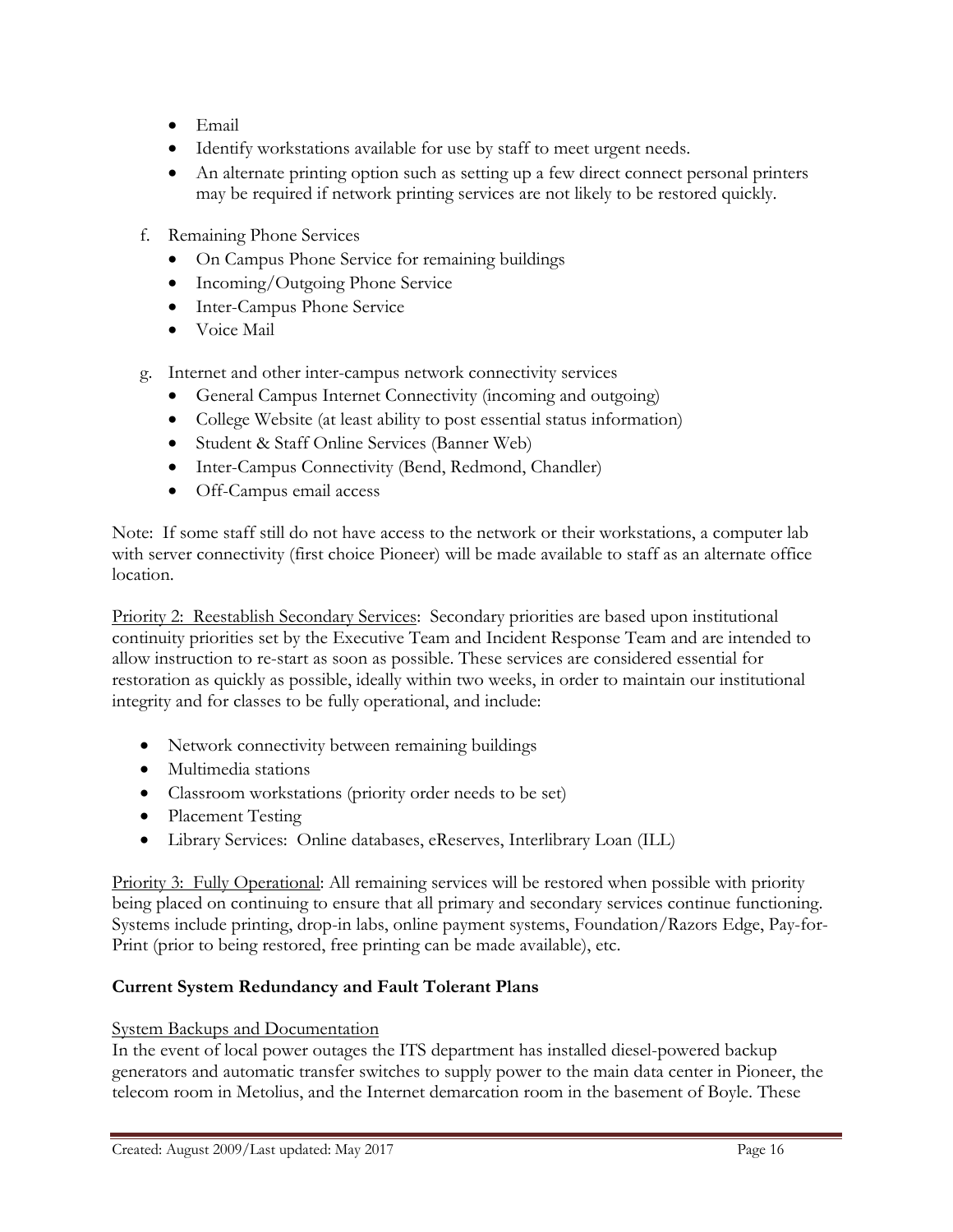power generators can run for over 24 hours with a full tank of diesel. All three of these critical IT spaces also have redundant air conditioning units installed. IT rooms can only operate for a short period of time without supplemental cooling, the redundant A/C units help to assure the continual functioning of the IT systems even if an individual unit fails. The three spaces also have a clean agent (3M Novek 1230) computer fire suppression systems. In the event of a small fire, these systems can extinguish the fires with no negative impact on the IT electrical equipment and no need to clean up after a discharge. The ITS department has also moved to a virtualized server resource architecture. This means that most college applications no longer require a separate server for each application. Virtualized servers will give the college a pool of server resources to use from which to quickly rebuild a platform for critical applications.

The ITS department has implemented a redundant Banner system, including hardware and software licenses. This redundant system provides a means to quickly rebuild the Banner MIS in the event of catastrophic system failure of the production system. This system is also used for testing and development purposes. The redundant system is currently in the COCC server room in Pioneer, but is planned for relocation to either a different building on the Bend Campus or to a building on the COCC Redmond Campus. ITS has installed electronic proximity sensor access to the three critical ITS rooms on the Bend campus. This electronic access will provide an audit log of who accessed each of the rooms, providing better holistic security for critical data points.

#### Backup Storage

Critical electronic data and system backups are stored on a regular basis; daily back-ups are stored in a fireproof safe in the Barber Library basement; see table below for back-up schedule. See the "Student Services" section for information on the storage of former student records.

|                                             | Active/Live          | Tape $B/U$      | Safe -- in Barber<br><b>Library Basement</b> |
|---------------------------------------------|----------------------|-----------------|----------------------------------------------|
| <b>Banner</b>                               | <b>DAS</b>           | $M-F$           | rotate every 2 weeks                         |
| Exchange                                    | app-DAS, data-SAN    | M-F             | rotate 3 weeks                               |
| <b>My Docs</b>                              | data-SAN             | M-F             | rotate 6 weeks; eom 6<br>months; eoy, eofy   |
| <b>Web Server</b>                           | DAS                  | M-F, sql job db | rotate 6 weeks; eom 6<br>months; eoy, eofy   |
| Foundation -<br>Raiser's Edge               | VM - DAS on vmhost01 | M-F, sql job db | rotate 6 weeks; eom 6<br>months; eoy, eofy   |
| DB1- Sql Server                             | app-DAS, data-SAN    | M-F, sql job db | rotate 6 weeks; eom 6<br>months; eoy, eofy   |
| Staffapp-user<br>webapps, ftp<br>staff docs | VM - DAS on vmhost01 | $M-F$           | rotate 6 weeks; eom 6<br>months; eoy, eofy   |
| $m \times 01 -$ instr<br>app server         | DAS                  | $M-F$           | rotate 6 weeks; eom 6<br>months; eoy, eofy   |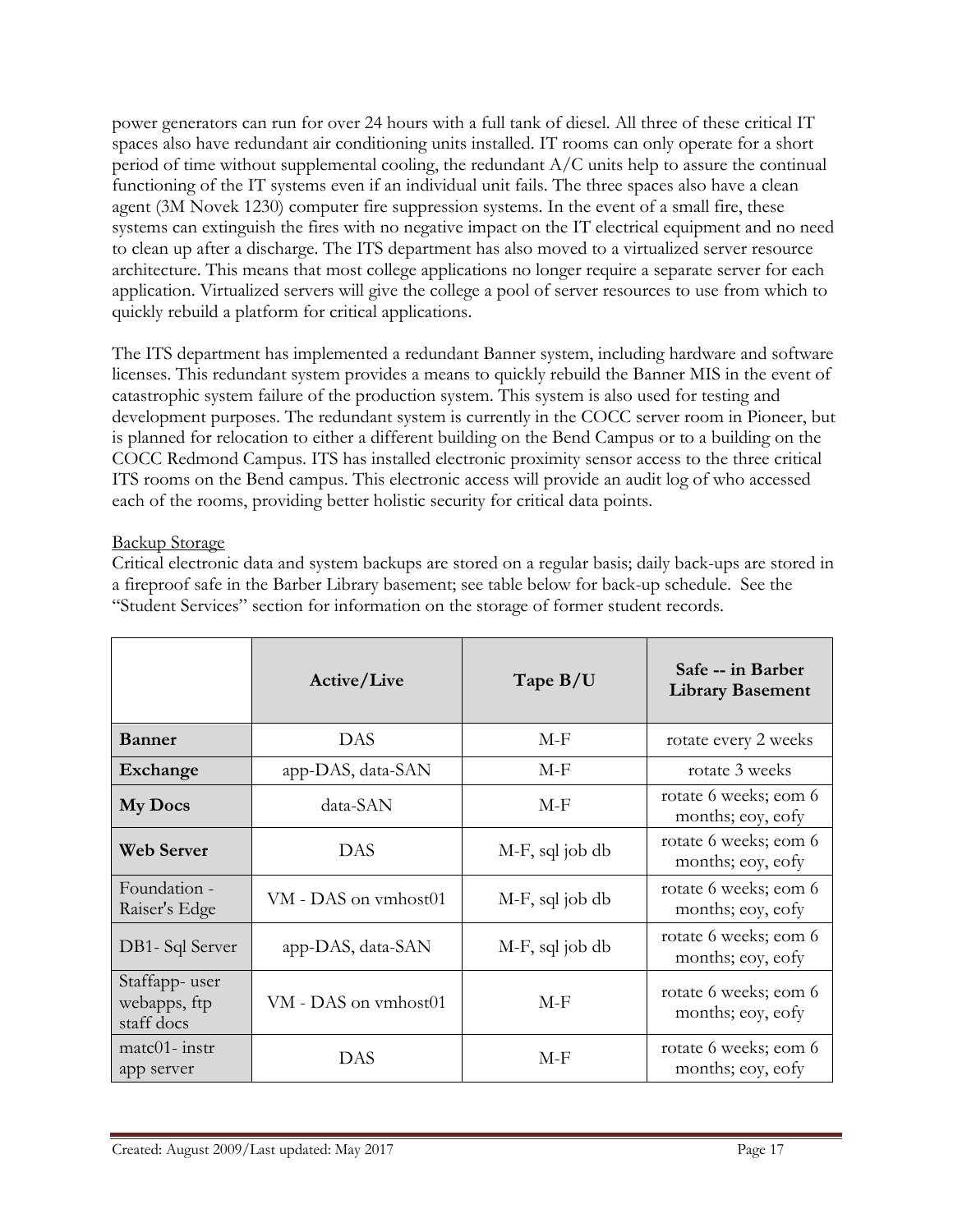| edismart                                  | DAS                  | $M-F$           | rotate 6 weeks; eom 6<br>months; eoy, eofy |
|-------------------------------------------|----------------------|-----------------|--------------------------------------------|
| vmail                                     | DAS                  | $M-F$           | rotate 6 weeks; eom 6<br>months; eoy, eofy |
| dc1/dc2<br>dc3/dc4: domain<br>controllers | DAS                  | $M-F$           | rotate 6 weeks; eom 6<br>months; eoy, eofy |
| cardkey-lenel                             | DAS                  | M-F, sql job db | rotate 6 weeks; eom 6<br>months; eoy, eofy |
| $inst1 - instr$ app<br>server             | DAS                  | $M-F$           | rotate 6 weeks; eom 6<br>months; eoy, eofy |
| commed -<br>FilemakerPro                  | VM - DAS on vmhost01 | $M-F$           | rotate 6 weeks; eom 6<br>months; eoy, eofy |
| oraweb                                    | DAS                  | $M-F$           | rotate 6 weeks; eom 6<br>months; eoy, eofy |
| webviewer                                 | DAS                  | $M-F$           | rotate 6 weeks; eom 6<br>months; eoy, eofy |

\*Blackboard is a cloud-based system, not on the COCC campuses. Connection to Blackboard requires external Internet connectivity with a web browser.

# **Future Considerations**

In order to further secure our systems and ensure an efficient return to daily business in the event of a service interruption, the follow future activities must be reviewed:

- Evaluate data archival services to help store critical information in a secure remote location.
- Create server configuration backups and documentation and store in multiple locations
- Develop a regular review of the various technology systems defined in this document to ensure that appropriate changes are reflected in this plan.
- Evaluate critical systems (those that must be restored within 48 hours) to determine if a redundant system is a reasonable resource to aid in the event of a emergency.
- Increase the technology infrastructure on the Redmond Campus so that Redmond can more effectively serve as an independent emergency site to restore technology services.
- Evaluate the addition of panic buttons and auto door closers for all drop-in labs staffed by COCC lab attendants for emergency situations. These two technologies can add a level of security to lab attendants during periods of low activity and traffic in the labs.
- The redundant Banner system is currently in the COCC server room in Pioneer. ITS is planning to send a redundant Banner server to the Linn-Benton Community College data center within the next 12 months to give COCC a distant offsite system in the event all systems in central Oregon are unavailable for an extended period of time due to a massive calamity.
- Over time, most of the equipment in the first floor Metolius telecom room will be relocated to the MDF in the COCC Health Careers building scheduled to be operational by Fall 2012.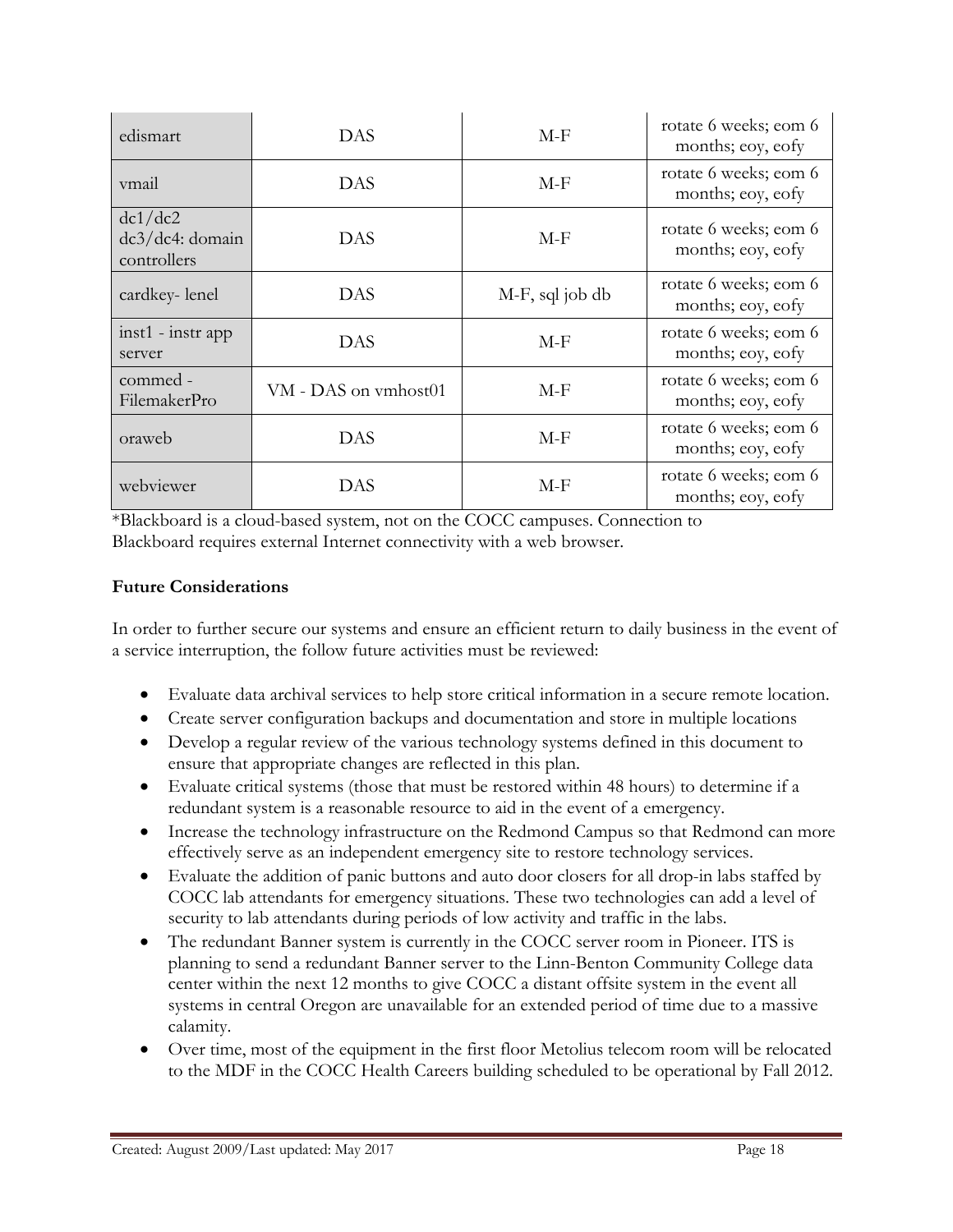This will help to alleviate overcrowding of the equipment and provide a more functional work environment to manage the IT equipment.

- Temporary website with links to priority items has been created. Processes will soon be created to allow multiple staff members of ITS to re-direct the COCC web address to that website in the event of a loss of the regular COCC website.
- Redundant/diverse WAN infrastructure using the EBS 2.5GHz spectrum licensed to COCC by the FCC for Internet, Redmond, Chandler, and Madras, to backup the fiber link with our current carrier Bend Broadband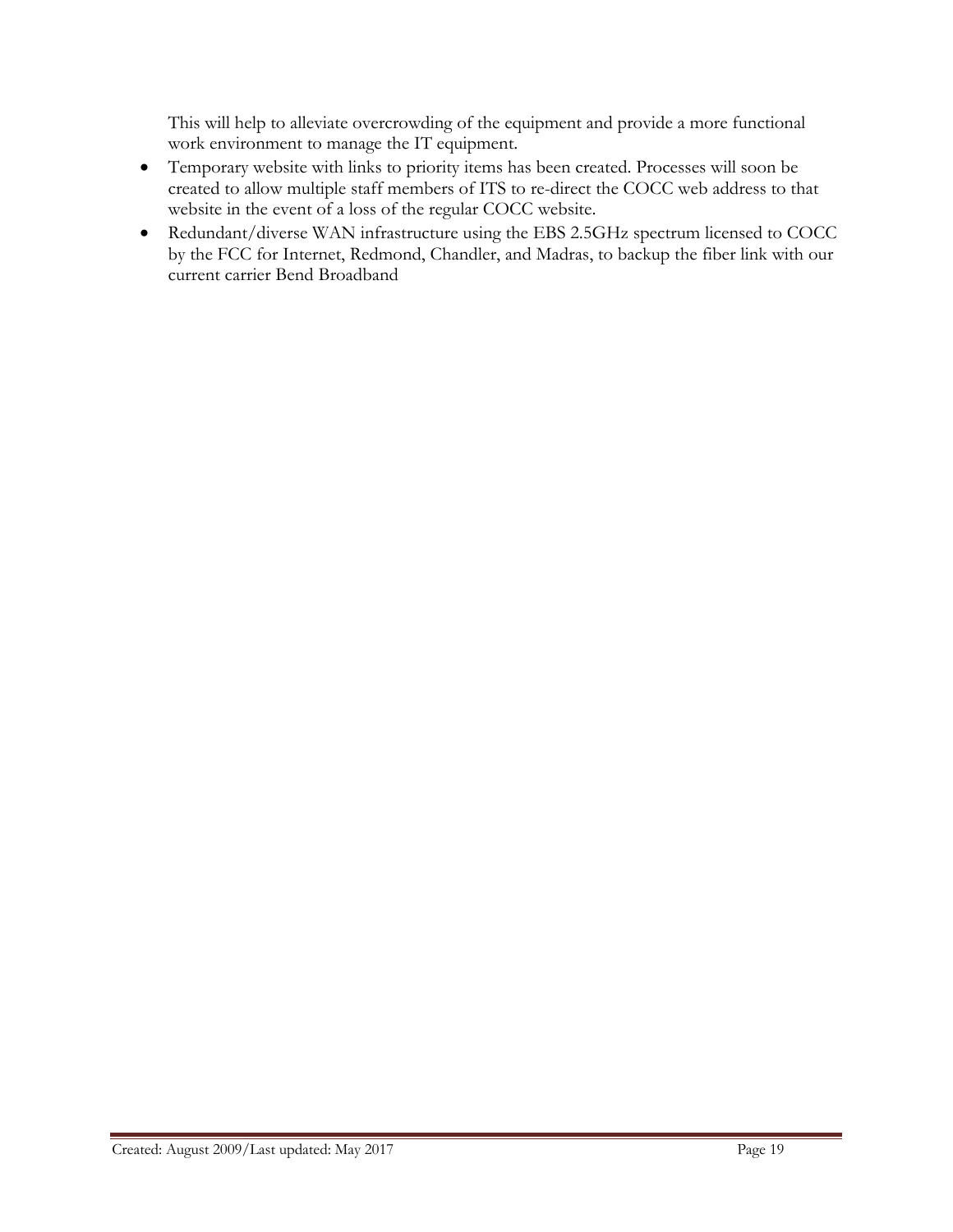# **7. STUDENT SUPPORT SERVICES**

# **Coordinating Team**

| Dean of Students & Enrollment Services                  | Alicia Moore       |  |
|---------------------------------------------------------|--------------------|--|
| <b>Lead Student Services Director</b>                   | Andrew Davis       |  |
| Alternate Student Services Director                     | Courtney Whetstine |  |
| Community Education/ABE/BDC                             | Jerry Schulz       |  |
| OSU-Cascades Representative                             | Jane Reynolds      |  |
| Other Student Services staff will be assigned as needed |                    |  |

Student Services responses to a disaster or some other limitation on the College's ability to keep credit and non credit classes operational and provide services will greatly depend upon at what point in the term the disaster/interruption of services took place, the extent of that disaster/interruption, as well as decisions made by the instructional management team. However, general guidelines and considerations are listed below; appropriate student services staff will be consulted, as possible, when their areas are affected.

The same considerations apply whether the course in question is a credit or non-credit offering, or if the situation affects the Bend, Redmond, Madras or Prineville campuses.

It is important to note that St. Charles Medical Center can provide crisis response counseling for students and staff affected by a situation. Contact CAP Center should this be appropriate for the given situation.

# **If Classes are in Session**

If classes are in session, student services priority will be given to:

- 1. Residence hall students/staff (or conference guests) safety and basic needs: Response to any on-campus disaster or interruption of service must focus on residence hall occupant safety and access to housing, food and other essential needs:
	- If the residence hall is rendered inaccessible for less than one week, emergency shelter can be set up in Mazama Gym, in conjunction with the American Red Cross, for those who do not have alternate housing options. Food service can continue to operate out of Coats Campus Center, or additional accommodations can be made through Meals-on-Wheels or Bend-LaPine School District.
	- If Wickiup Hall is inaccessible for more than one week, COCC may need to consider leasing hotel space and/or asking students to return home depending on long-term prognosis for re-accessing Wickiup Hall. All decisions will be made in consultation with the College's housing and food service management/operations staff.

Other considerations:

• Communication with Parents: The Dean of Student & Enrollment Services will communicate campus closure, student safety and alternative housing information to parents (with direction from the Executive Director of College Relations)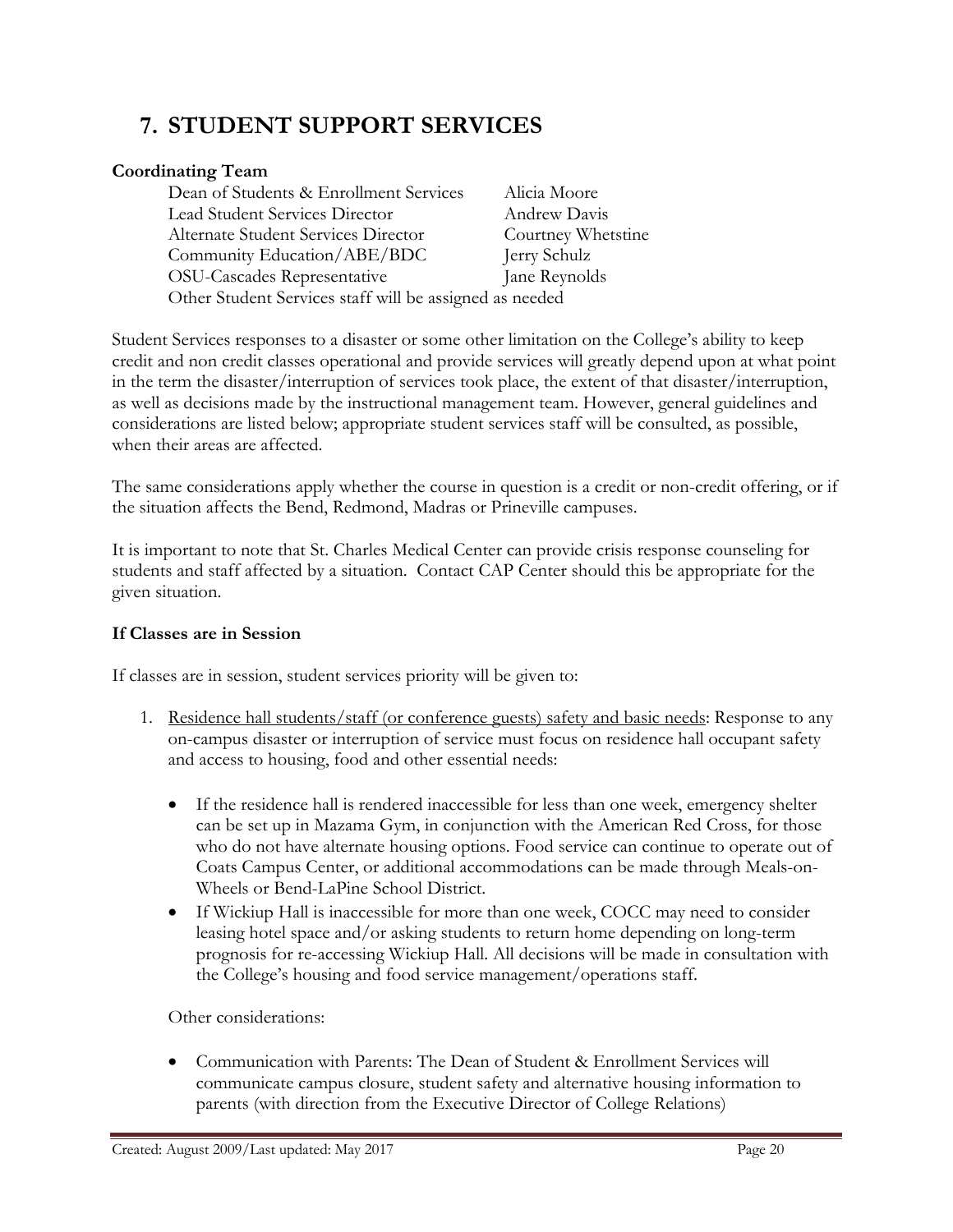- Transportation for students who need to return home, access other campuses and/or have other transportation needs
- If campus is closed for longer than one week, need to consider possible room & board refund scenarios
- 2. Current student safety and communication: Should classes be cancelled, COCC's Campus Public Safety will lead efforts to evacuate the campus. Student Services Management Team will work with the Executive Director of College Relations (and/or Communications Team) to communicate campus status to students via:
	- The College's Emergency Notification System (ENS), sending updates to all students via e-mail, texts and voice messages with the necessary information
	- Letter to noncredit student enrolled in current or future term classes
	- Automated voice mail messages/greetings should be updated with the most up-to-date information. Specific offices needing to change their initial greeting are Campus Switchboard, Admissions & Records, Community Education, Adult Basic Education, Campus Services, CAP Center, Student Life, Human Resources and the Redmond, Madras and Prineville Campuses. Message content will be communicated via the Dean of Student & Enrollment Services or Dean of Extended Learning.
	- College's web site: Information will be posted in the appropriate locations on the College homepage.
- 3. Supporting current students in course/academic planning and financial needs, including non-credit course offerings: Regardless of how long classes are interrupted, student services will adjust (as possible) dates/deadlines in conjunction with the Instructional Management Team; specifics considerations are listed below. Note that many of these will take involvement from ITS to re-program the student information system to meet changed dates/deadlines and other student communication processes. It is important to note that this is meant only as a quick reference list to re-activate critical services; a more comprehensive list of considerations will be addressed as other aspects of campus are brought back into play. Responses to many of the items below will differ for credit versus non credit classes (for non credit classes, priority will be given to adult basic education and community learning courses; business development coursework and counseling will be addressed after primary services are back in service).

Records/Registration/Advising/Class Preparedness

- Add/drop deadlines
- Transcripts for students transferring to other institutions (which may include grade and degree processing to get transcripts as finalized as possible)
- Working with the National Student Clearinghouse regarding enrollment and degree reporting and communicating with student loan agencies
- Advising students into remaining courses, advising dates/deadlines
- Re-enrollment dates
- Bookstore support

Student Accounts/Cashiering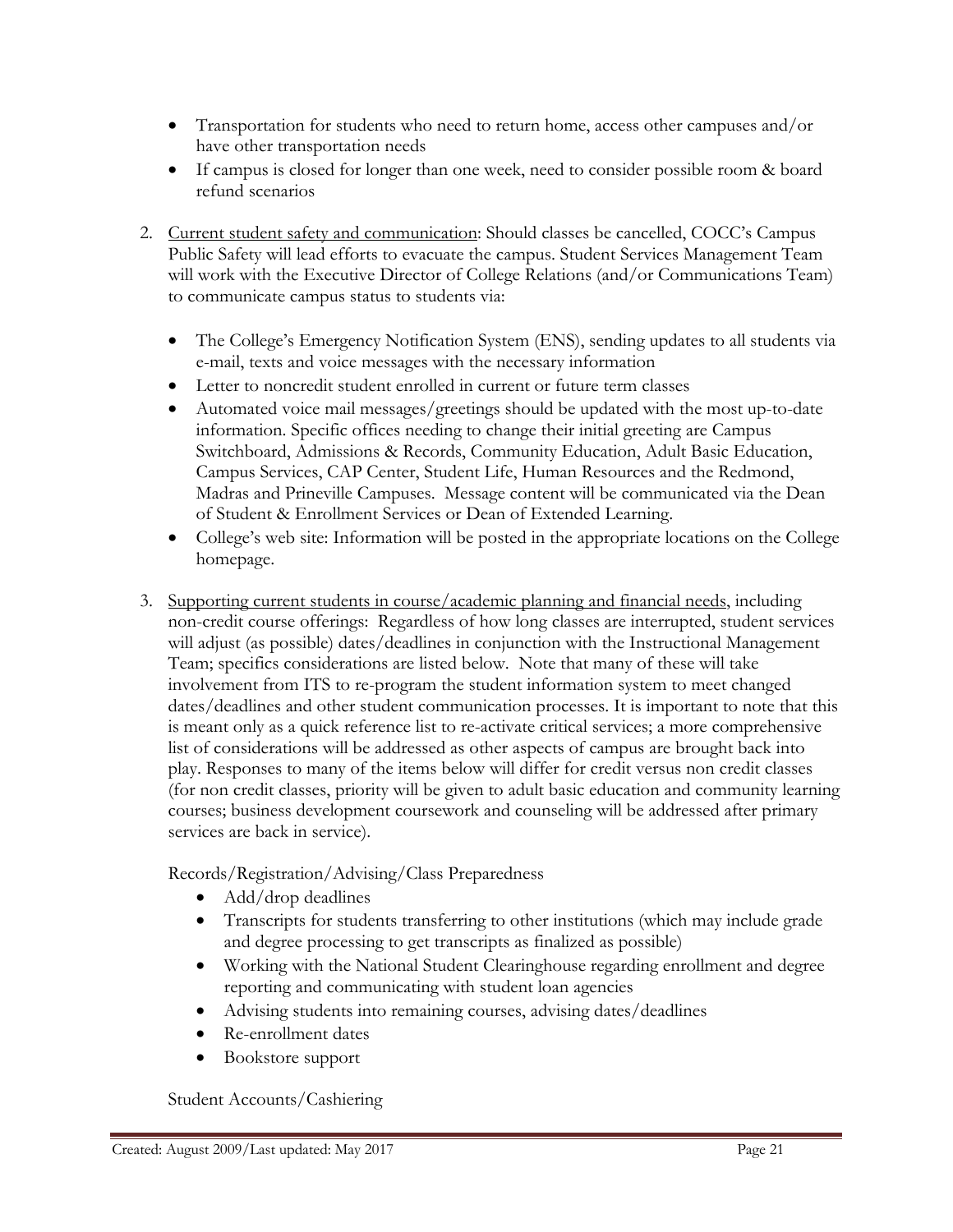- Tuition payment deadlines and refunds
- Communication with outside scholarship agencies regarding student payments and scholarship requirements

Financial Aid and COCC Foundation

- Disbursement date
- Student notification requirements to students
- Department of education notification requirements and subsequent guidance
- Emergency aid possibilities
- Need for financial counseling
- Bookstore charging
- Title IV return calculation adjustments
- Increased volume of appeals

Student Life/Student Services

- Upcoming events and activities need to cancel? Postpone?
- Need for mental health counseling
- 4. Communication with prospective credit students and future term noncredit students: All attempts will be made to maintain normal communication and services to prospective students, especially those who have applied for admission for the upcoming term. Should the Student Information System not be available for more than three days, the Admissions & Records Office will work with ITS to access back-up records and contact students as appropriate.

Other considerations:

- Alternate method/location for making placement testing and advising appointments and/or waiving requirements if appropriate
- Need to provide back up methods or locations for placement testing, advising and registration services (e.g., phone, off-campus web access, group advising at an offcampus location, batch registration processing, etc.)

# **If Classes are not in Session**

If classes are not in session, student services priority will be given to:

- 1. Residence Hall Conference Guests and Staff: If residence hall staff or conference guests are living in the residence hall, first priority must focus on providing alternative housing and meals for staff and relocating conferences (if possible). Considerations include transportation for guests who need to return home or have other transportation needs and possible conference refund scenarios
- 2. Communication with New Students for the Upcoming Term(s): All assurances will be made to keep upcoming term courses on the regular calendar. However, should classes need to be cancelled or postponed, the Student Services Management Team will work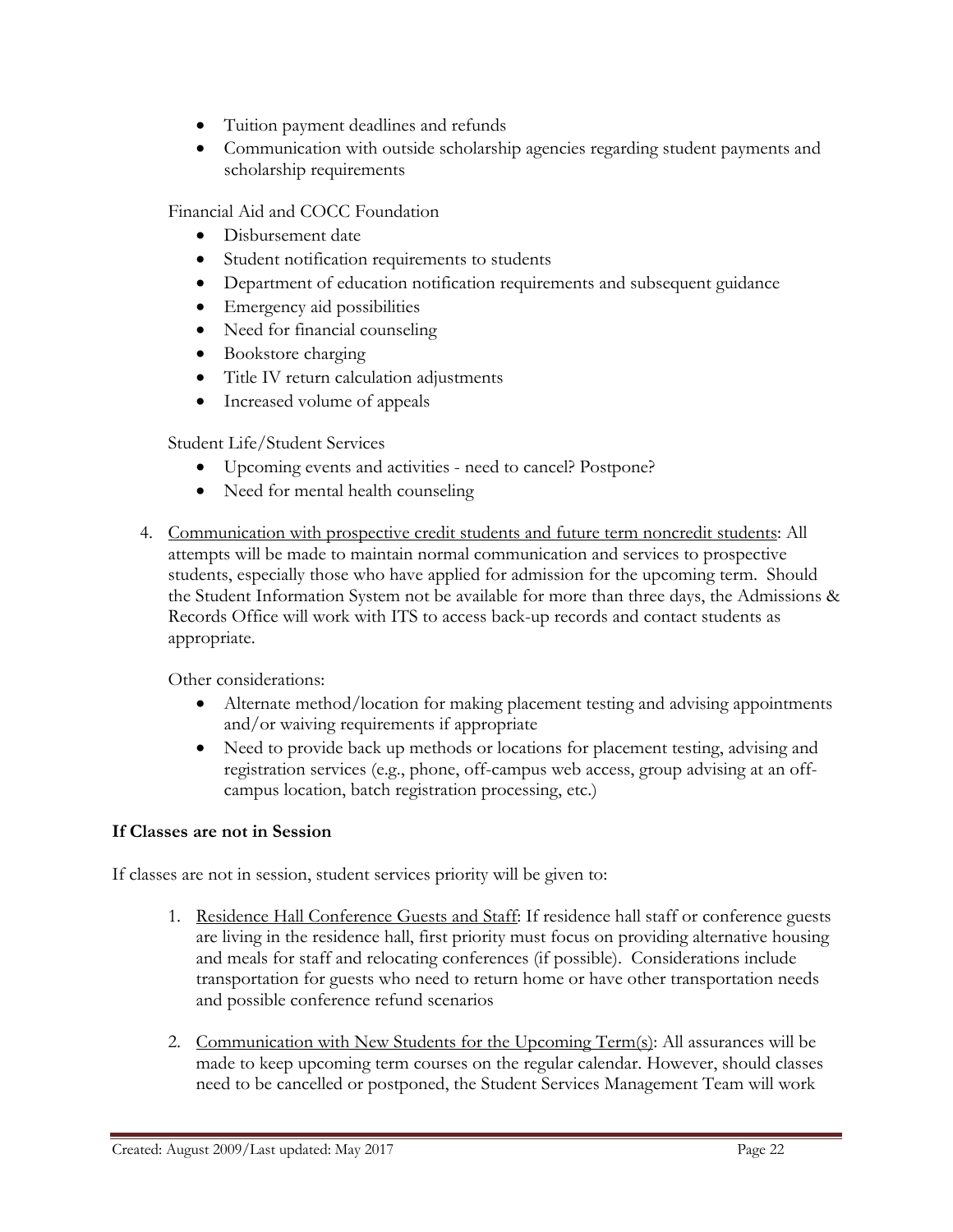with the Executive Director of College Relations (and/or Communications Team) to communicate campus status to students via:

- Communicate in the most effective way available: letter/phone/email to new credit and all noncredit (ABE, Community Learning and SBDC as appropriate) students enrolled in future term classes.
- Automated voice mail messages/greetings should be updated with the most up-todate information. Specific offices needing to change their initial greeting are Campus Switchboard, Admissions & Records, Community Education, Adult Basic Education, Campus Services, CAP Center, Student Life, Human Resources and the Redmond Campus.
- College's web site: Depending on the nature and extent of the disaster student information will be posted in various locations on the College homepage (e.g., longterm campus closure may replace the intro text, while a short-term closure may have an announcement on the "News & Events" section).
- 3. Communication with Current Students: See "If classes are in session", number 2 as the same issues need to be considered, regardless of the time of the disaster.
- 4. Communication with Future Students: While communication with all students about the immediate upcoming term must take precedent, students who have applied for or inquired about future terms must also be addressed. The Student Services Management team and the Executive Director of College Relations will develop the appropriate communication piece.

# **Additional Student and Related Services**

Once students are back in classes and the campus is back at an accessible operational level, decisions about when to bring the following student services back on line need to be made; appropriate directors/departments should be contacted for each area:

- Multicultural Center
- Student Newspaper
- Student Clubs
- Club & Intramural Sports
- Mazama Gym
- Student Computer Labs
- Campus Food Service
- Native American Program
- Tutoring/Testing
- Bookstore (full service)
- Career Services
- Personal Counseling (regular service above and beyond emergency counseling)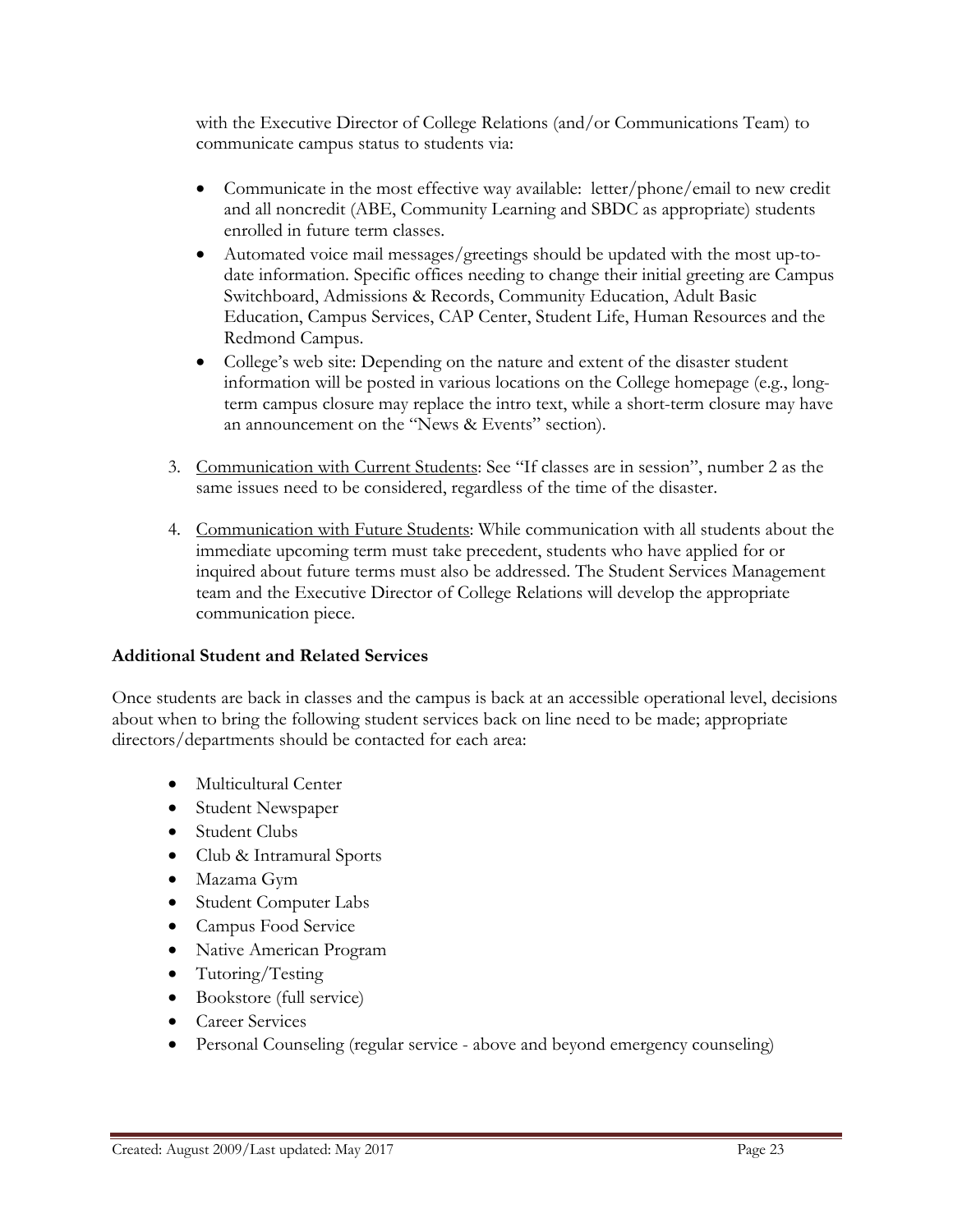# **Student Records and Back-Up File Management**

In accordance with state and federal archiving guidelines and laws, COCC maintains the following archiving system:

Grade Rosters

- Hard copies of all grade rosters from prior to spring 2000 are stored in the Boyle Education Center vault (south basement), as well as a CD-archived copy.
- From spring 2000 to present, paper copies of grade rosters are no longer kept. Grades are stored in COCC's Banner student information system, which is backed up according to ITS back up and storage guidelines.

#### Former Student Transcripts

• Copies of former student transcripts from 1969 through 2000 are stored in the basement, with CD copies in the Boyle and Library vaults. Records from 2000 and forward are stored electronically via Banner.

College catalogs, fourth week enrollment reports, commencement programs and related documents

• Hard copies are kept in the Boyle Education Center vault (south basement).

#### Financial Aid Records

• All financial aid information needed to continue disbursing aid to new or current students is stored electronically via Banner.

#### Continuing Education Units, Community Education and Adult Basic Education

• All CE, ABE and CEU information is stored electronically via Banner. ABE information is also available via the TOPS system.

Business Development Center

• All BDC client information is stored electronically with other statewide BDC's and house on an off-site server.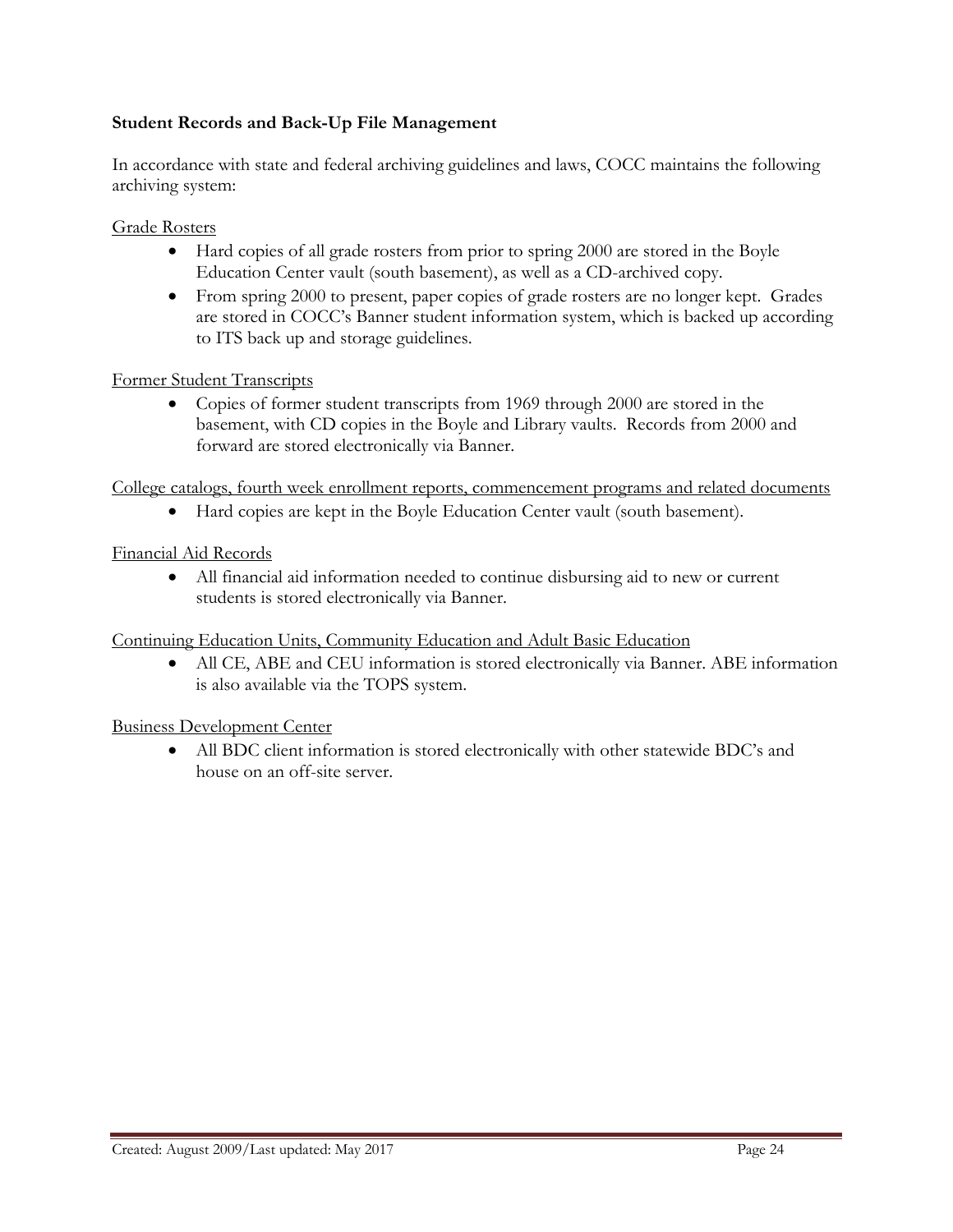# **8. HUMAN RESOURCES**

# **Coordinating Team**

| Danielle Fegley                                   |
|---------------------------------------------------|
| Assistant Director of Human Resources: Diane Ross |
| Shelley Huckins                                   |
| Sharla Andresen                                   |
|                                                   |

Human Resources responses to a disaster or some other limitation on the College's ability to remain operational will greatly depend upon the duration and extent of the interruption of service, as well as decisions made by the President's Advisory Team. However, general guidelines and considerations are listed below.

# **Key Considerations**

As directed by the President's Advisory and Incident Response Teams, employees will report for their normal assigned duties; changes in duty assignment will be made on an as needed basis. That said, the following questions are critical in the event of an interruption of service or disaster that may impede an employee's ability to work:

- Which departments are affected and for how long?
- Who can still report to work?
- Who can/should be reassigned?
- Who can/should still be paid?
- Who can/should still receive benefits?
- Who can/should use vacation and sick leave?

# **Employee Records**

All current employee files are stored in the fire-proof file cabinets in the Human Resources workroom of Newberry Hall. Former employees from the prior two years are stored in the same filing cabinets in HR; former employee files (older than two years) are archived in north basement of the Boyle Education Center. The keys to access the cabinets stored in the main HR office.

FMLA and medical files stored in the HR vault.

# **Employee Assistance Program (Reliant Behavior Health through OEBB)**

In the event of a disaster, it is important to note that COCC's Employee Assistance Program can provide disaster response services in terms of on-site counseling and related services. Regular services for individuals and their families are also available. To contact our EAP, Reliant Behavior Health call 866-750-1327.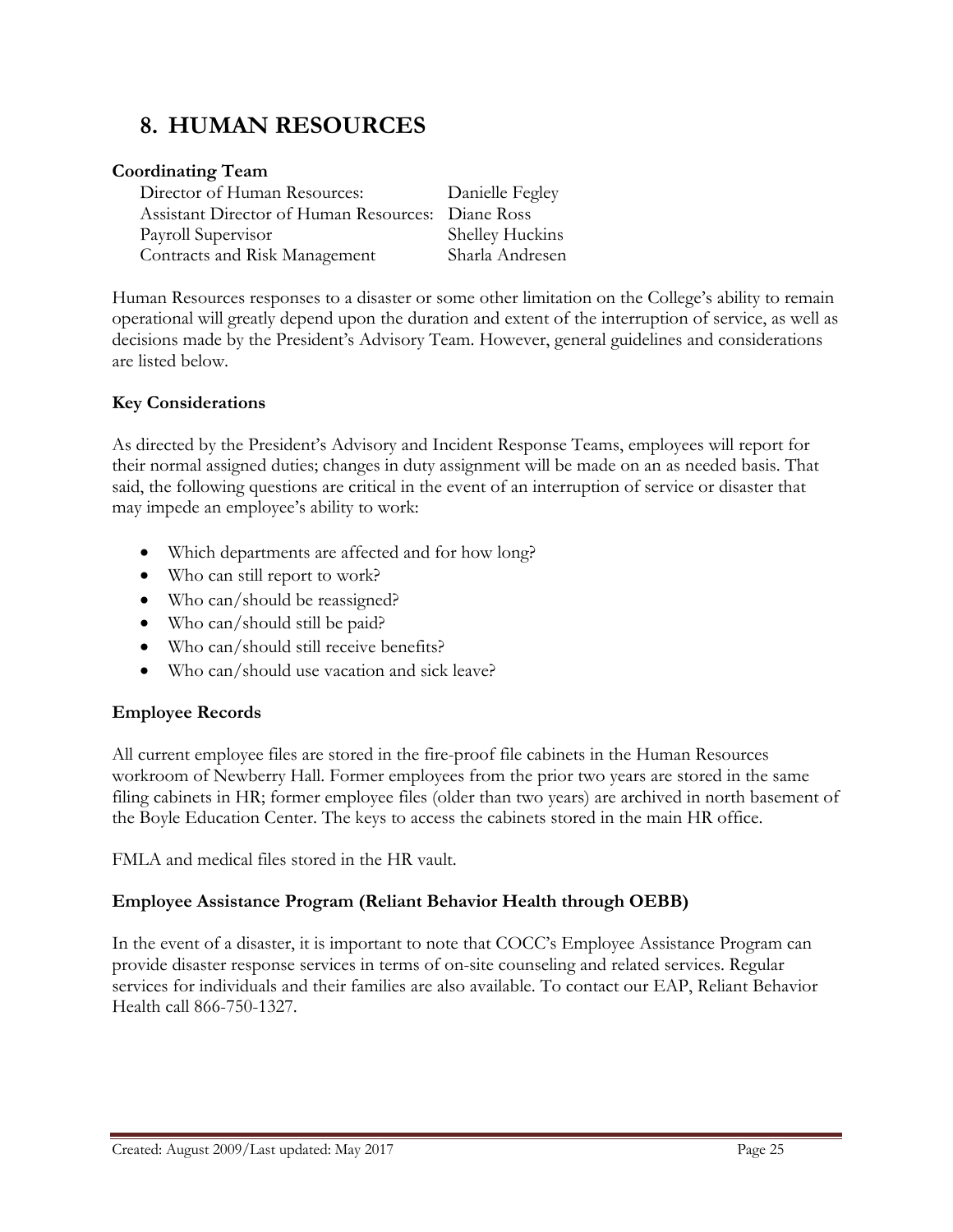#### **Worker's Compensation**

Current and past worker's compensation claim master files are on file with our local SAIF agency, with COCC copies stored in the office of the Director of Contracts and Risk Management, in Newberry. If that office is not available, contact the local SAIF Office at 800-385-8225 or the Immediate Response Team at 800-346-4544, extension 53. Assistance to filing a claim can also be accessed via their web site at www.saif.com. Once a claim is initiated, all questions should be directed to SAIF.

# **Medical, Dental, Life, Disability Insurance and Flexible Spending Account (FSA) Insurance**

The College purchases its medical, dental, vision, life and disability insurance through the Oregon Education Benefits Board (OEBB) which should be able to assist in coordinating communication with providers. OEBB contact information is: OEBB.benefits@state.or.us, Phone: 888-469-6322, Fax: 503-378-5832.

The Flexible Savings Account (FSA) contract is with PacificSource (separate from OEBB). Phone 541-485-7488; Fax 541-485-8759.

It is critical that regular monthly premium payments for all COCC insurance options continue per schedule. Any interruption of those payments may cause an interruption or discontinuation of insurance coverage. In the event that a payment may not be processed on time, the appropriate COCC representative should contact OEBB for assistance.

#### **Recruitment Files**

It is important to identify what recruitments are currently in process and if any of those are critical to on-going institutional continuity. With that, all other recruitments should be put on hold and information communicated to applicants.

COCC's recruitment software, PeopleAdmin, is a hosted solution and as such, can be accessed from any internet site should on-campus internet access not be available. In the event that HR staff are not available, the COCC PeopleAdmin contact is Client Services for SelectSuite, 866-389-1245.

#### **Collective Bargaining Agreements**

Electronic copies of the three collective bargaining agreements with the College are available through the online Remote Desktop, should on-campus access not be available.

#### **Future Considerations**

• Consider creating a regular electronic archiving process of current and former (prior two years maximum recommended) employees.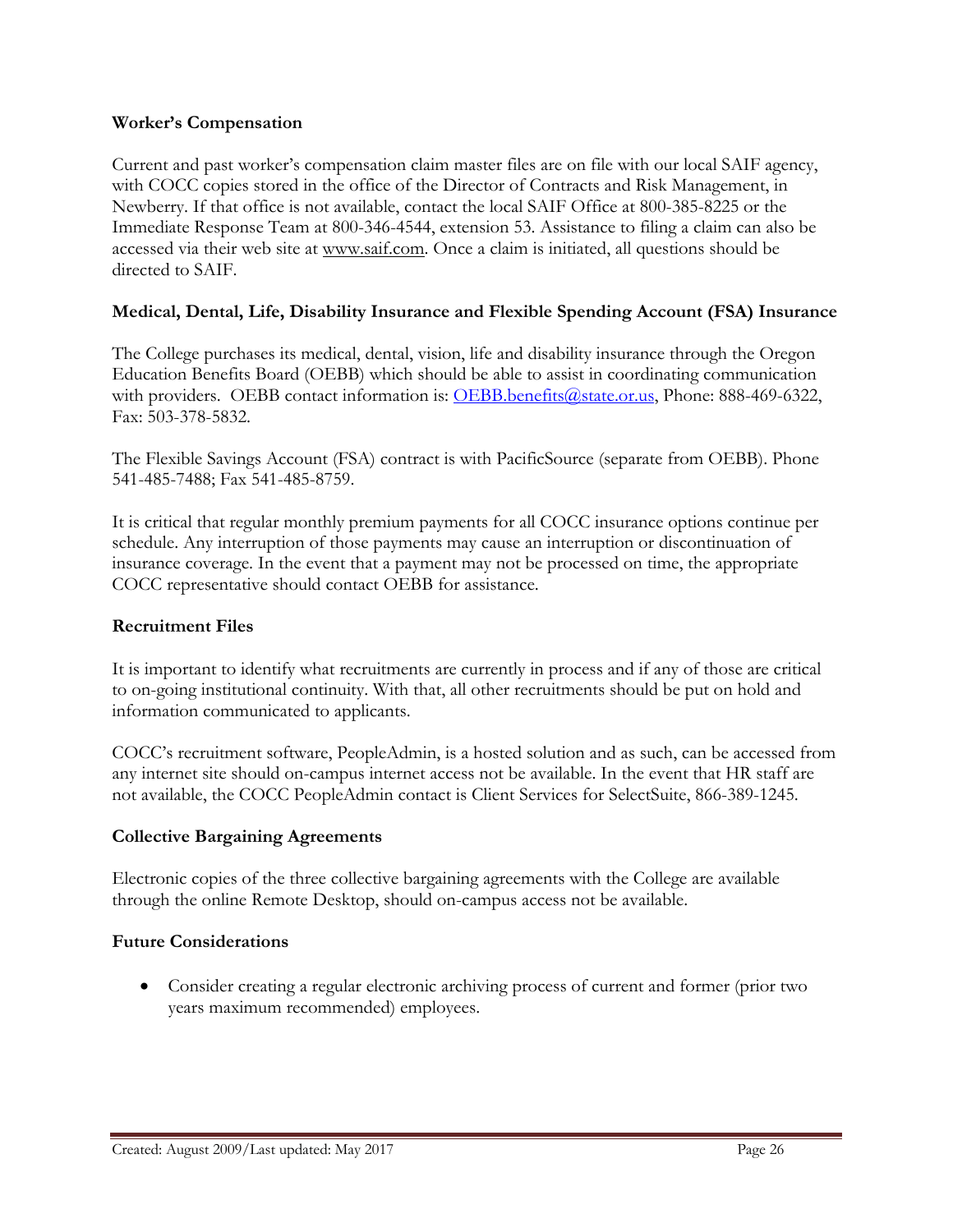# **9. FISCAL ISSUES (payroll, purchasing, contracts)**

# **Coordinating Team**

Chief Financial Officer: David Dona Director of Fiscal Services: Lisa Bloyer Payroll Supervisor: Shelley Huckins Director of Contracts/Risk Mgmt: Sharla Andresen

The ability to issue checks (accounts payable and payroll) is dependent upon Banner functioning. Without Banner, alternative procedures have been developed and are detailed in the critical issues areas below.

# **Issuing Checks**

Assuming Banner is available:

- In the event that Metolius is inaccessible and checks must be printed, a MICR cartridge should be ordered; the cartridge can usually be delivered within 24 hours (contact Cartridge World and order the Troy 4300 Series, model # 028119-001). If a MICR cartridge is not available and checks must be signed by hand, authorized signors Shirley Metcalf, David Dona and Matt McCoy.
- If for any reason, Banner-issued checks are not accessible, additional checks can be ordered by contacting US Bank at 1-877-295-2509. Shirley Metcalf, David Dona, Matt McCoy, and Lisa Bloyer are able to order the checks.

In the event that Banner is not available, a supply of <u>blank payroll and accounts payable checks</u> are stored in the Human Resources vault and a copy of all Fiscal Services forms (purchase orders, independent contractor forms, check requests, etc.) are stored at the Redmond Campus, administrative office fire safe.

Note that if anything happened to the local U. S. Bank branch, U.S. Bank itself has a disaster recovery plan that will enable business to proceed as normal and not affect our ability to operate.

# **Purchase Orders**

Most departments have someone authorized to write purchase orders for amounts under \$2,500; however, several employees in Fiscal Services are authorized to issue PO's for amounts exceeding this threshold and can do so for any department if needed.

If Banner is not available, blank purchase order forms are available through any Fiscal Services staff and/or the Redmond Campus.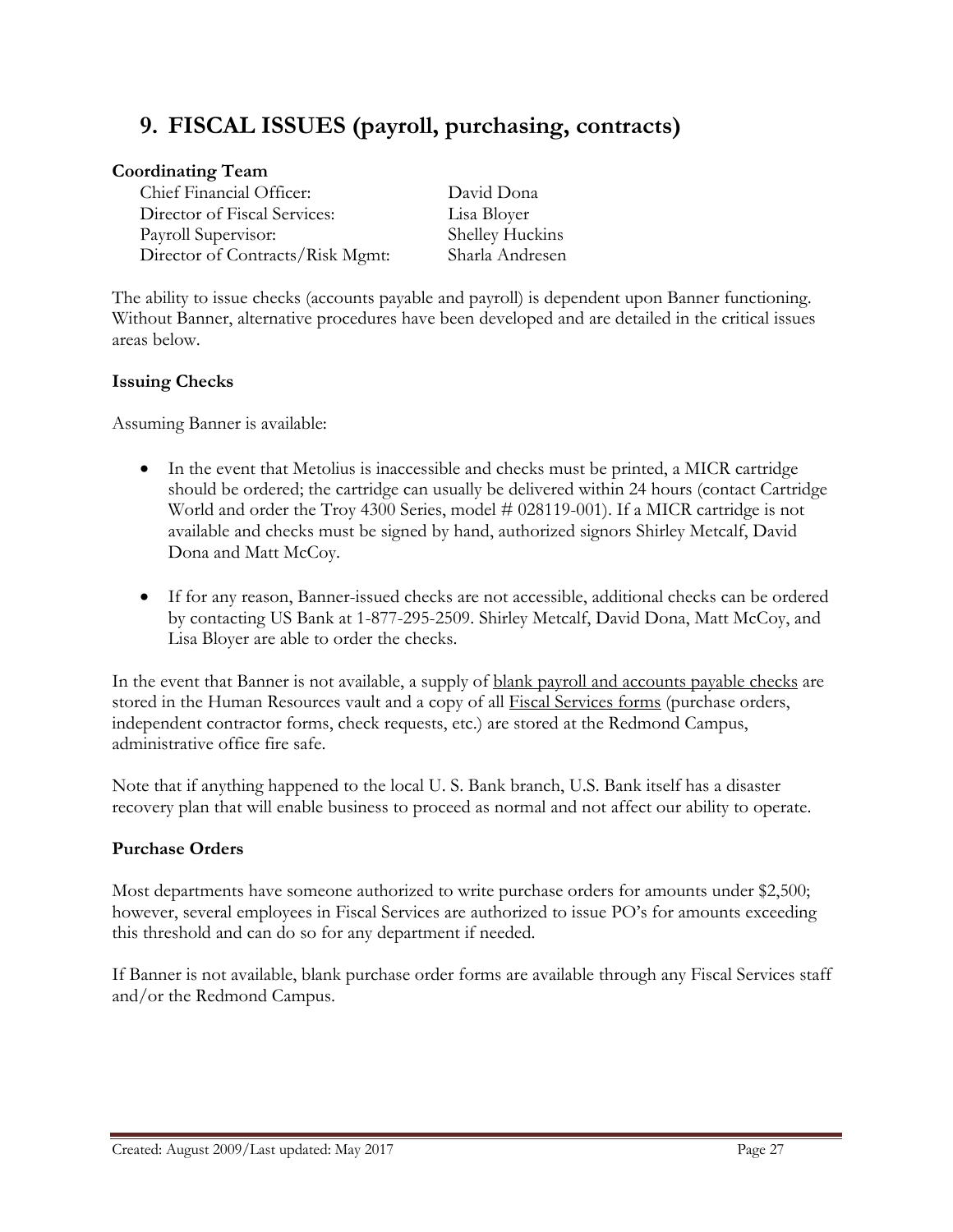# **Processing Payroll**

Individuals who will continue to work and be paid during a larger-scale interruption of service or disaster will be determined by the Executive Team. However, it is important to note that some individuals may have already performed services or work that requires compensation and as such, payroll for those individuals needs to take place.

For those requiring payment, it is critical to connect with Shelley Huckins (primary payroll person) or Anne Fineran (back-up). In the event that neither of these two individuals is available, documentation regarding payroll procedures is available through any Fiscal Services staff and is saved on the Fiscal Services "N" drive, "Documentation" folder.

During the end of each pay period (end of the month for salaried employees and part-time faculty; mid-month for classified part-time, temporary, hourly/irregular wage, work-study employees), a copy of a payroll report is stored in the Human Resources vault. In the event Banner is not available, these reports could serve as an indicator of who may be eligible for paychecks and at what amounts. Prior to issuing payroll, however, vice presidents, deans or directors of various departments should review the reports and authorize payment only to eligible employees, as defined by the President's Advisory Team, as well as include any new hires not listed.

# **Accounts Payable**

The ability to issue accounts payable checks is dependent upon Banner being functional. Assuming Banner is working, it is critical that all insurance premiums be paid on schedule:

Western States Insurance – Madras: paid annually SAIF Corporation: paid annually

# NIRSA: paid annually

Most other accounts payable can resume once regular service levels are in place. However, directors/coordinators of campus departments should identify other critical pending payments, communicating that information to fiscal services. If needed, directors/coordinators may need to notify vendors of a delayed payment.

# **Purchases and Contracts During an Emergency**

In the event of an emergency, the President (or Acting President, or designee) can declare an emergency and with that, regular procurement laws are temporarily suspended and emergency purchasing/contract procedures come into play. An emergency is defined as circumstances that could not have been reasonably foreseen which create a substantial risk of loss, damage interruption of service or threat to public health, welfare or safety, and require prompt execution of a contract to remedy the condition.

The College may enter into a contract with an outside organization if an emergency exists, regardless of the dollar value of the contract. All contracts must be approved by the President (or designee) or the contracts officer. If an emergency contract is required, the College shall: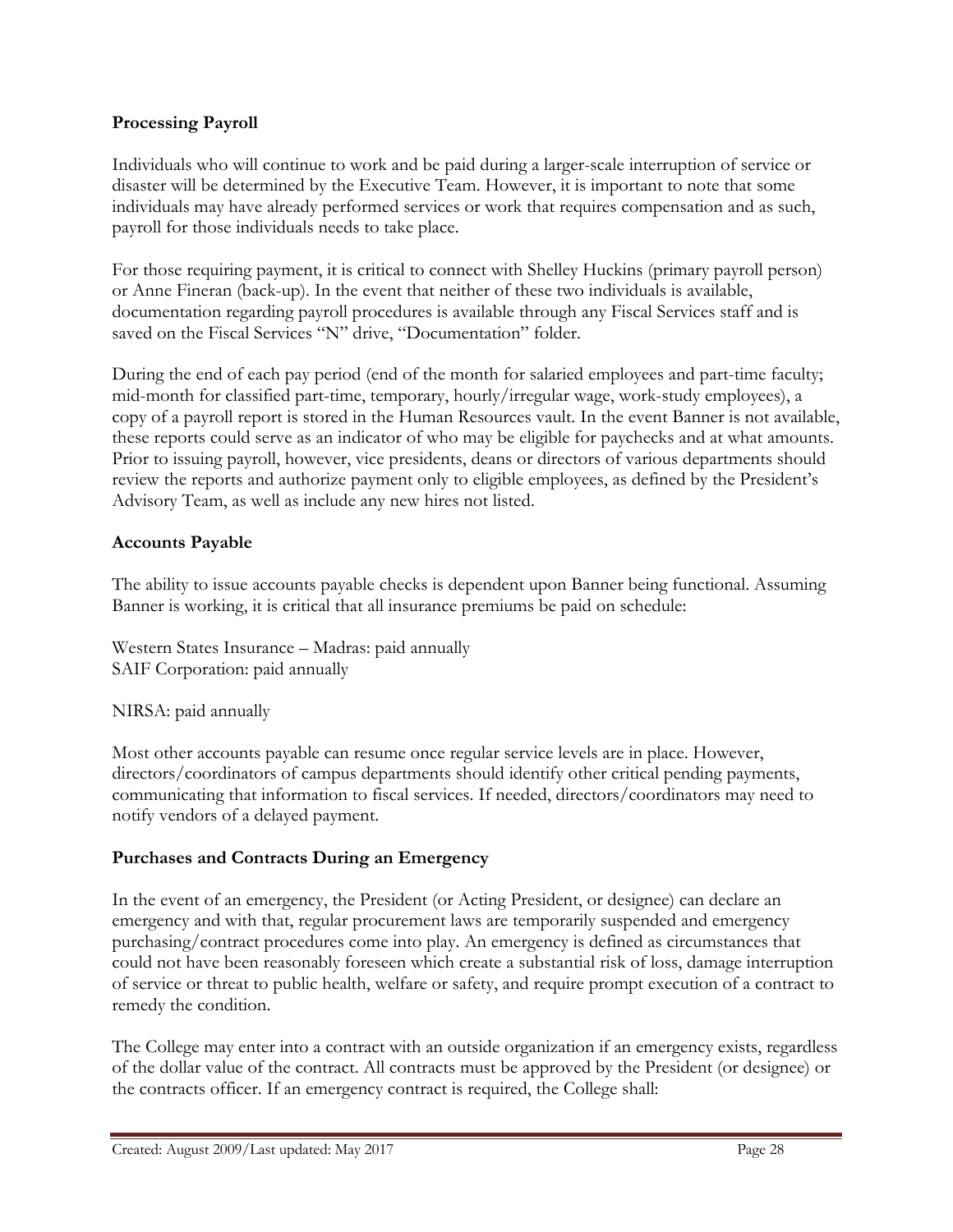- a) Include a written declaration of the emergency, including why prompt issuance of the contract was required, including the anticipated harm if a contract was not established;
- b) Encourage competition to the extent reasonable under the circumstances; and
- c) Record the measures taken in regards to competitive bidding/estimates, the amounts of the bids, quotes or proposals obtained and the reason for selecting the contractor.

If the contract exceeds the threshold (\$100,000) for formal public bidding, the Board shall be notified at its next available public meeting and provided an opportunity to discuss the emergency, the award and ratification thereof.

# **Accounting for Disaster Recovery Costs**

Special tracking codes will be set-up to document the time of personnel who worked on the recovery effort for insurance and/or federal financial assistance (see human resources); employees required to document their time will be determined by the President's Advisory Team based on the nature of duties performed.

Special tracking codes will be utilized for emergency purchases and contracts related to the recovery effort for insurance and/or federal financial assistance.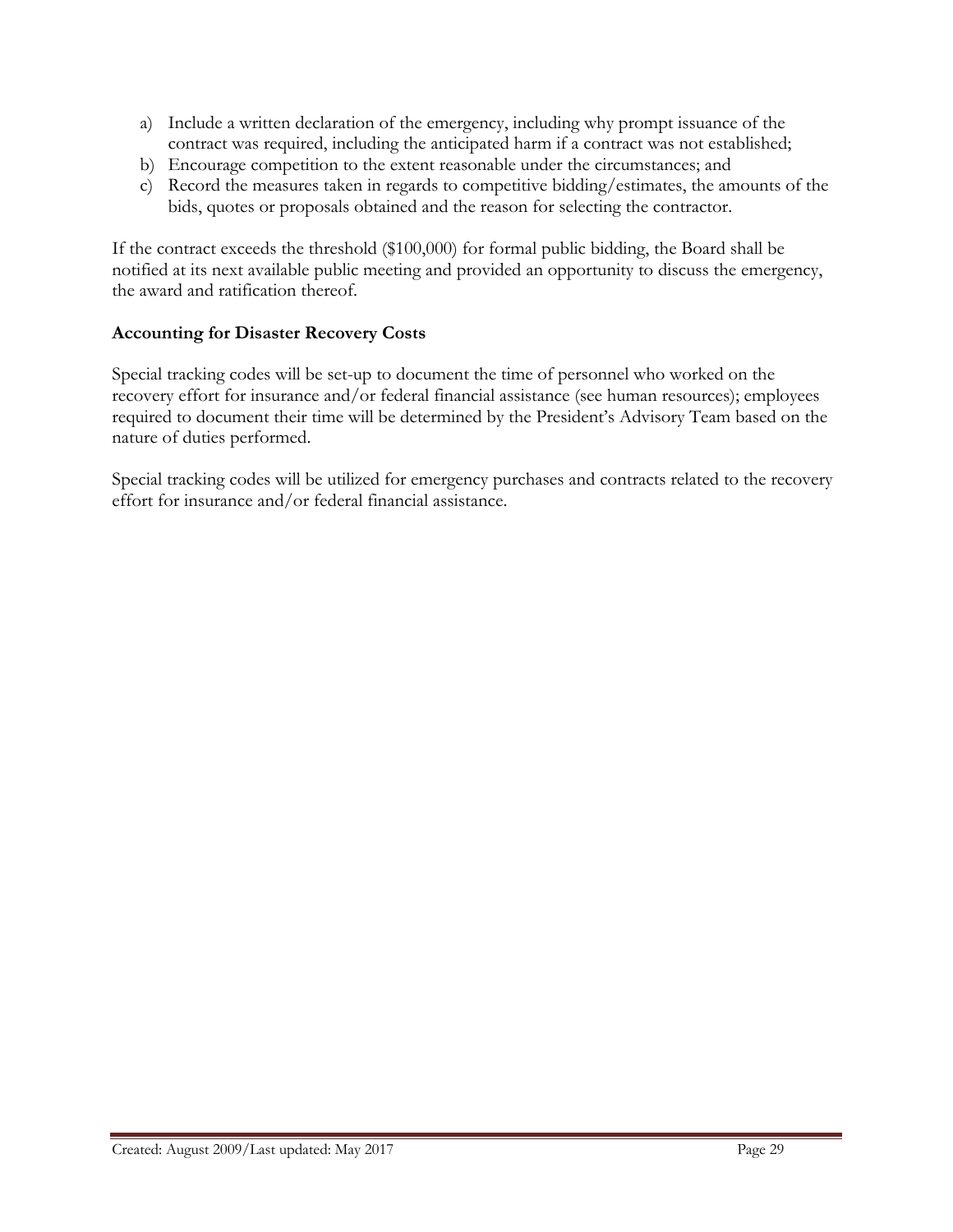# **10. INSURANCE CONSIDERATIONS**

# **Coordinating Team**

CFO: David Dona Director of Contracts/Risk Mgmt: Sharla Andresen Vice President for Administration Matt McCoy Director of Campus Services Joe Viola Director of Campus Public Safety

In the event of an emergency or interruption of service when damage to college property happens or if a person is injured (student or employee), the appropriate department head should contact the Risk Management Office as soon as possible. The report should include information on the who, what, when of the incident and as much detail as possible.

#### **Insurance Contracts**

Copies of college contracts and insurance policies are kept in the CFO office in Newberry Hall.

#### **Insurance Premium Payments**

It is critical that annual insurance premiums are paid according to schedule (generally in June). Members of this team can address any issues related to premium payments or insurance renewal.

#### **Risk Management Web**

COCC maintains a "risk management" website that include an incident report form, information on our insurance policies, definition of terms and related information.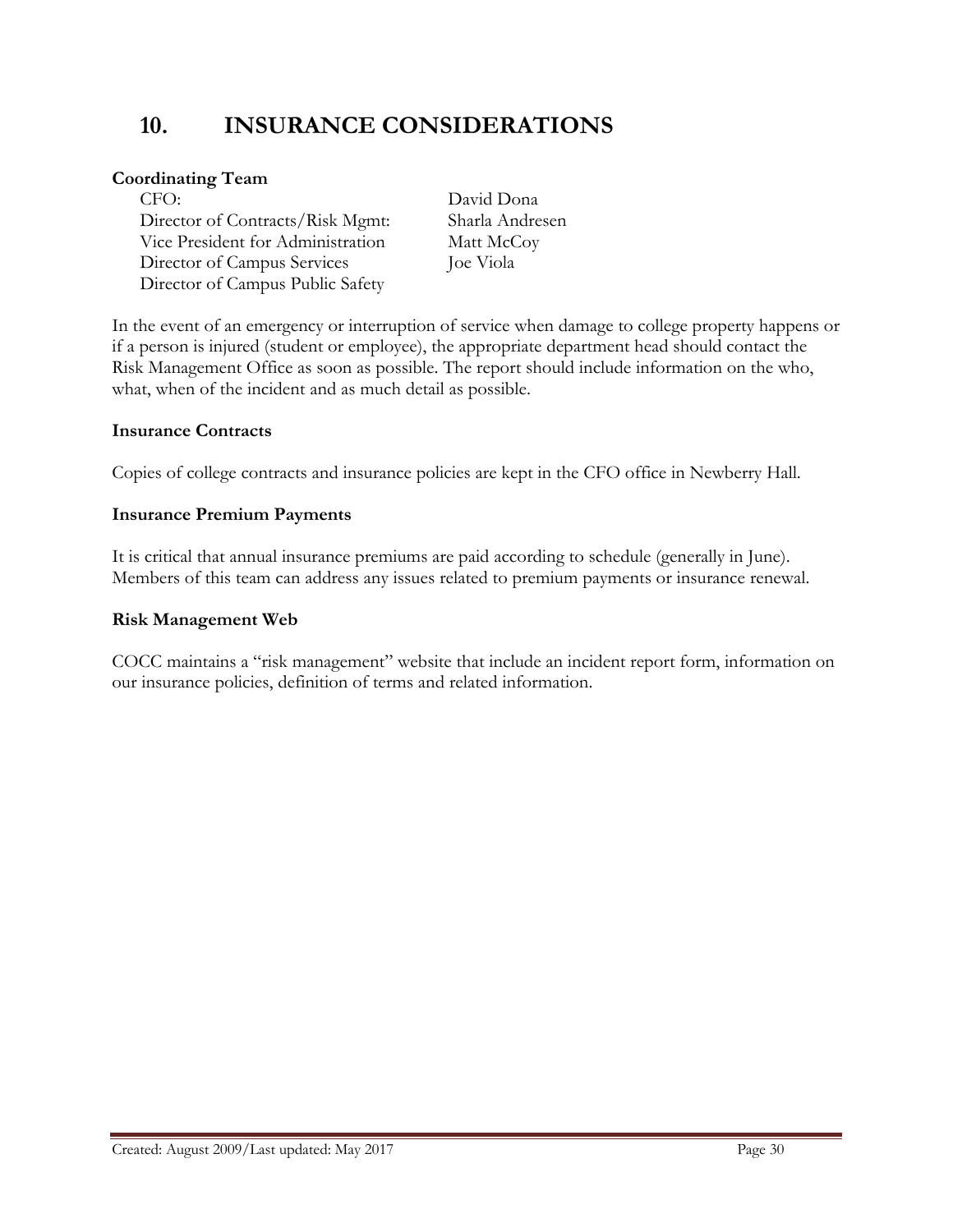# **11.FLU/PANDEMIC ISSUES**

# **Coordinating Team**

Executive Director of College Relations: Ron Paradis (Team Co-Coordinator) Vice President for Instruction: Betsy Julian Director of Student Life: Andrew Davis Director of Human Resources: Laura Boehme

Director of Campus Public Safety: Peter Ostrovsky (Team Co-Coordinator)

In the event of a flu or other pandemic, the above team will be assembled to review the severity of the pandemic, its impact on Central Oregon and its potential impact on COCC. Recommendations from this team will be made to the President's and the COCC Leadership Team as appropriate; however, if the situation is severe enough, this team is also empowered to make decisions as needed to respond to the circumstances at hand.

The Director of Campus Public Safety will serve as the lead to the Central Oregon Flu/Pandemic Team, with the Executive Director of College Relations as back up.

# **Key considerations:**

Tracking Incidents: In the event of an on-campus occurrence of the flu or other pandemic, or if a student/staff/community member has been on campus and reports having apparent symptoms, the person is urged to contact Deschutes County Health to report the situation. In turn, they will contact COCC if the situation warrants. Additionally, individuals experiencing such symptoms are encouraged to report the situation to the College; if a wide spread outbreak occurs, a more accessible system which can manage a large volume of reports may need to be implemented.

Threat reduction and mitigation: CPS, in coordination with emergency service providers and department of health will identify threat reduction or mitigation measures that may include sterilizing procedures, biohazard disposal, waste disposal, area closures, decontamination, etc.

Wickiup Hall Residents: If during the traditional academic year, what needs to be done for Wickiup Hall residents? Relocate to off-campus sites? Relocate only those affected by the flu/pandemic or all students exposed? Quarantine students? Social distancing? Other considerations?

Coordination with Partners; Communication with campus partners is critical. While the list may vary depending on which projects are happening at what times, potential partners include:

- OSU-Cascades
- Sodexo
- Redmond Campus leasees
- Any contractors working on campus

Communication On-Campus: All internal and external communication will be coordinated by the Executive Director of College Relations or designee/back up. On-campus considerations include: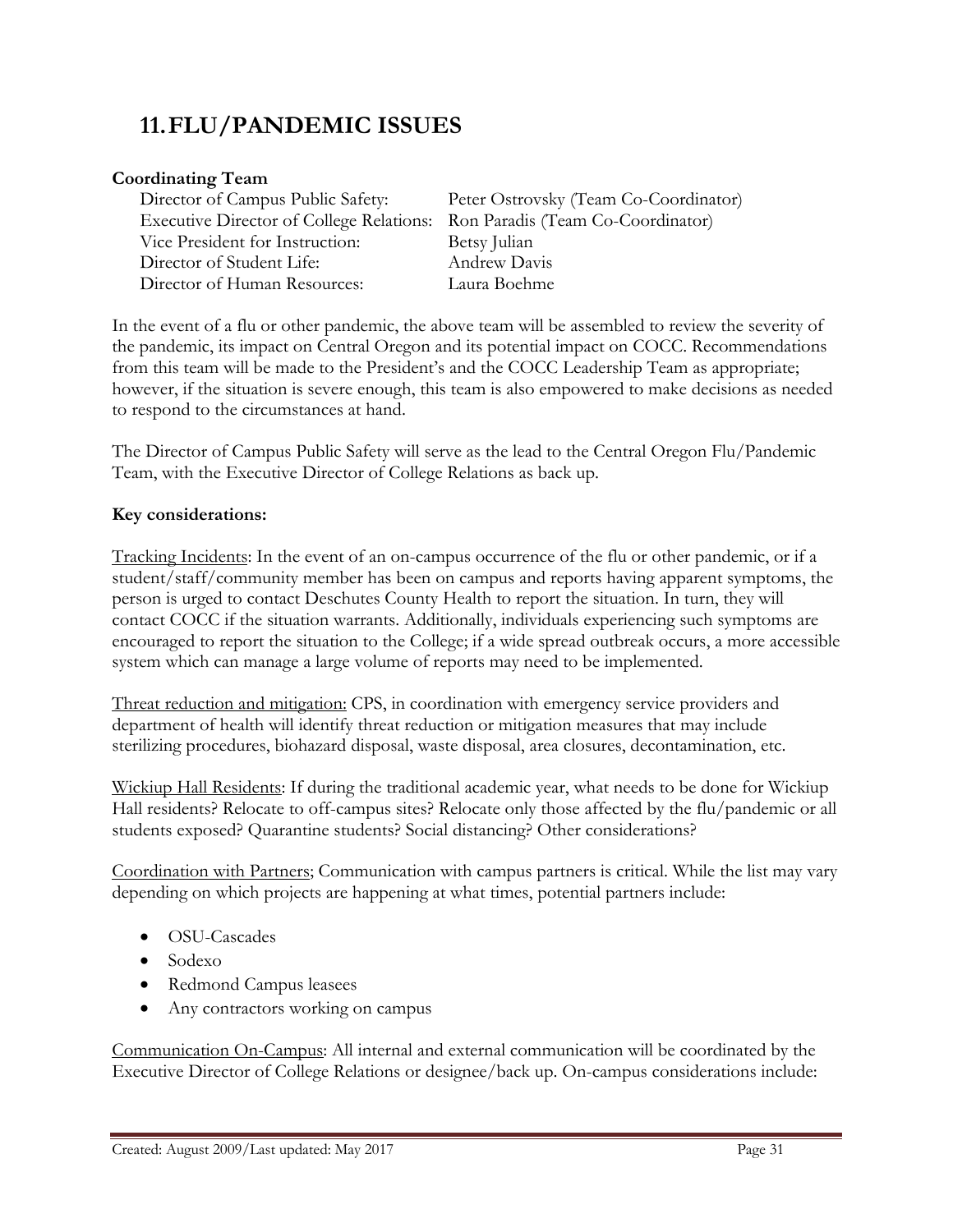- What should be communicated to staff?
- What should be communicated to students?
- Should the Emergency Notification System be employed?
- How will official information from the CDC or the Central Oregon Flu/Pandemic Team be communicated (e.g., symptoms, precautionary measures, etc.)?
- What flexibility can instructors have in terms of students who report flu-like symptoms in terms of assignments, class projects and related course requirements?

#### Campus Closure

- While there are significant considerations if the campus closes for a short or extended period of time, the following will provide a starting point for discussion:
- Does the campus need to be closed or a specific area quarantined?
- What are the impacts on classes (refer to "Instruction" section for guidance)?
- What staff will be required to work (e.g., security)?
- What are the human resources/contractual implications of a closure?
- Are contractors allowed to be on campus?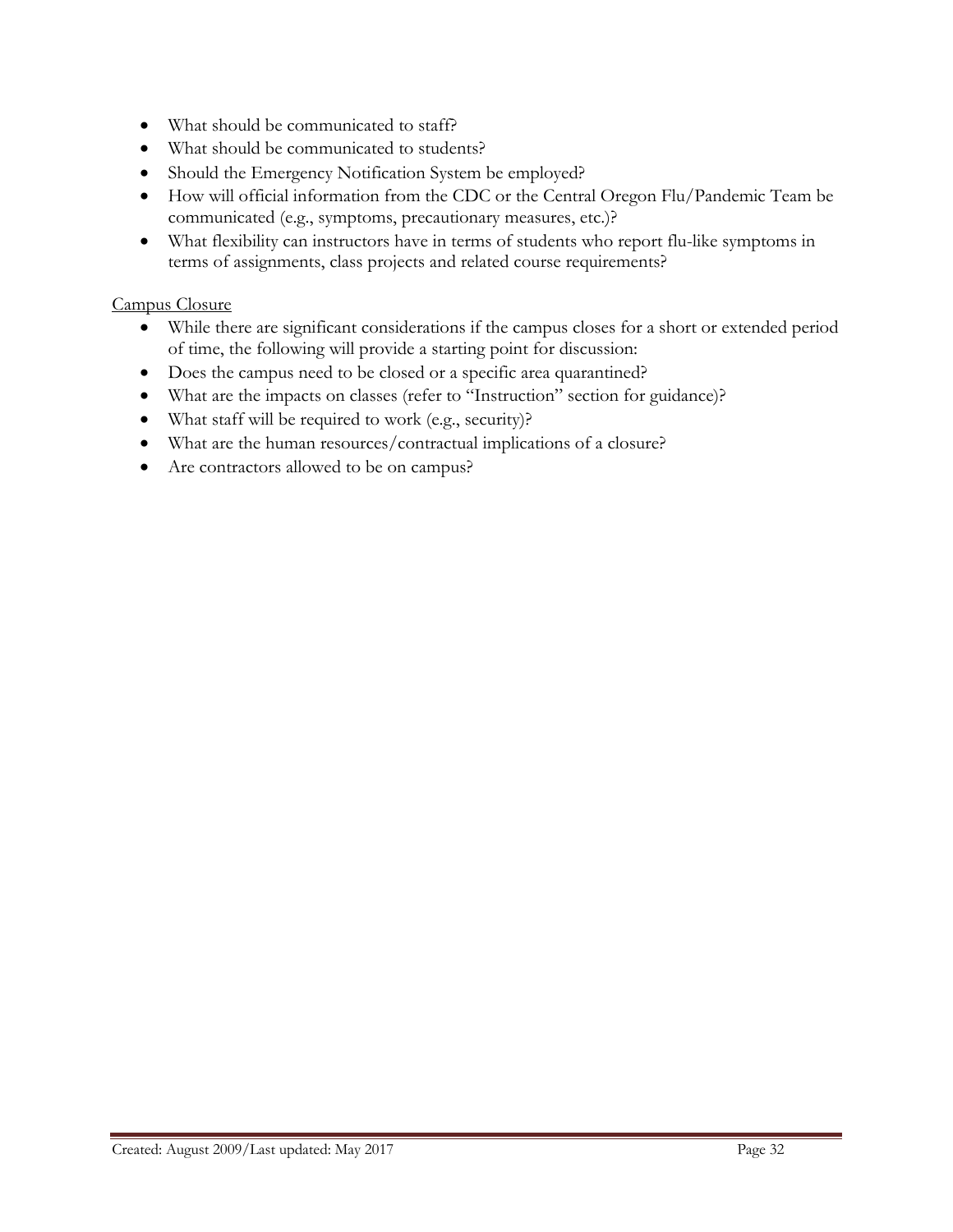# • **COOPERATION WITH OTHER ENTITIES**

The College partners with a variety of other entities to help with different situations. Copies of any plans or agreements will be included in the appendix as they are formalized.

Other Colleges: COCC has partnered with Linn Benton and Umpqua Community Colleges on joint planning to assist each other in the case of localized disasters.

Emergency Responders: If a situation warrants involving emergency responders (police, fire or others), it is important to note that once on scene, the emergency responders will be in control of the emergency incident. The College will remain responsible and in charge of decision effecting the College campuses. Appropriate personnel will do their best to communicate with the campus as soon as information is available and appropriate to release.

Crisis Response: COCC contracts with St. Charles Medical Center to provide crisis response and support to individuals or groups. If such services are needed, CAP Center Director will serve as the lead person coordinating such services; Dean of Student and Enrollment Services will serve as back up

Flu/Pandemic Planning: The College is represented on a local coalition of education and health officials regarding Flu/Pandemic Planning.

# **Our role as community partner**

Whenever possible, COCC will cooperate with other community organizations (City of Bend, school districts, American Red Cross, etc.) to assist in emergencies.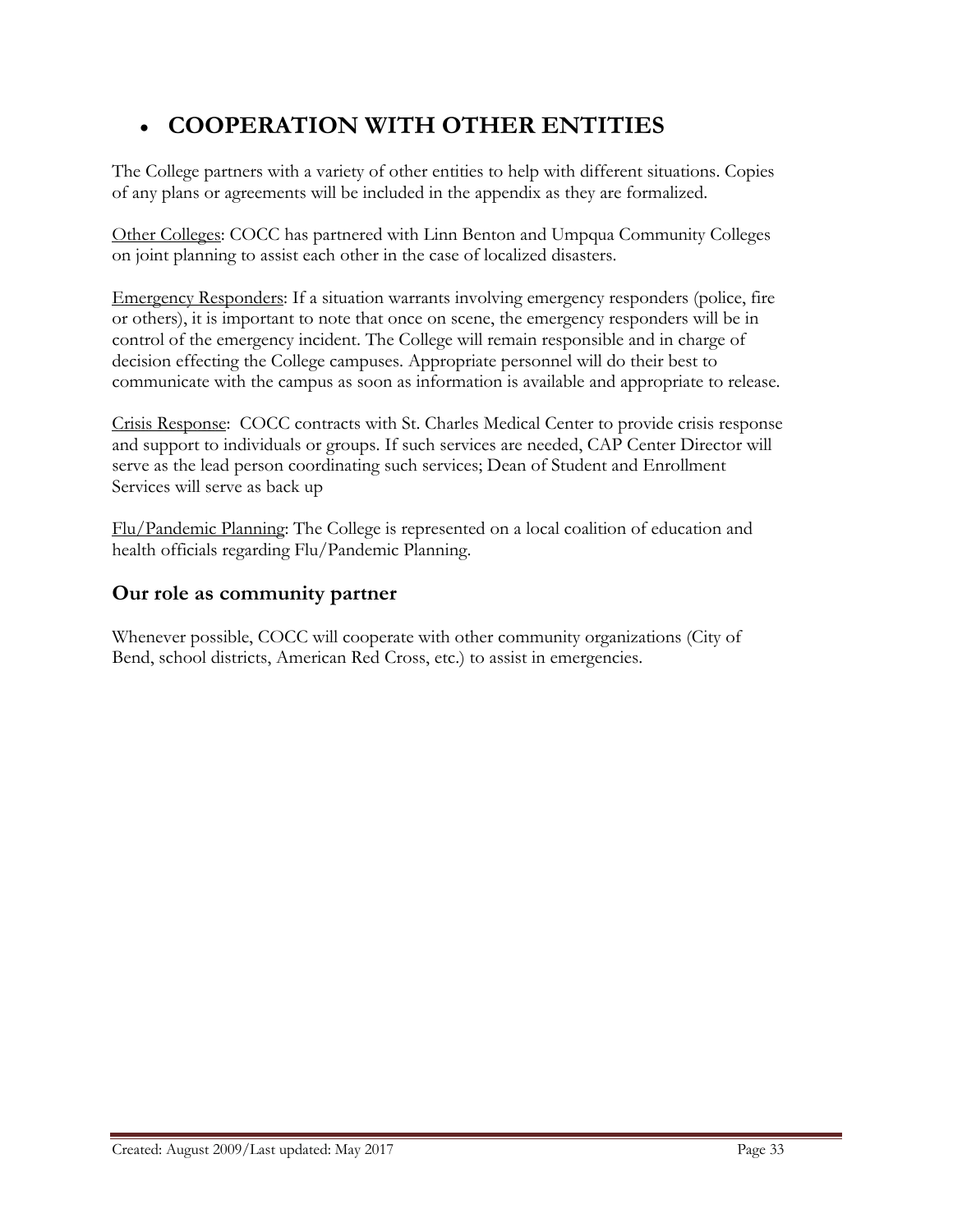# **Appendix A: Building Managers and Communication Contacts <Being Updated>**

In the event of an emergency or interruption of service, individuals have been identified as the primary and secondary building contacts. We will attempt to contact the "Building Manager" or their alternate first, as these individuals can assist with decisions based on the situation and its possible affect on the building in question. Should that person not be available, we have also identified a "Building Communications" person, as those listed in this column tend to be readily available on a more frequent basis. The building communications person is responsible for communicating situation information to others in the building and will be provided all necessary information to do so.

| <b>Building</b>               | <b>Building Manager</b>    | <b>Building Communications</b> |
|-------------------------------|----------------------------|--------------------------------|
| <b>Boyle Education Center</b> | Primary: Aimee Metcalf     | Jennifer Peters                |
|                               | Secondary: Kevin Multop    | Stella Mackey                  |
| Campus Center                 | Primary: Alicia Moore      | Terri Botts                    |
|                               | Secondary:                 |                                |
| <b>Campus Services</b>        | Primary: Joe Viola         |                                |
|                               | Secondary:                 |                                |
| Ponderosa                     | Primary: Michael Fisher    |                                |
|                               | Secondary: Ken Mays        |                                |
| Mazama Gym                    | Primary: Julie Downing     | Lydia Hernandez                |
|                               | Secondary: Bill Douglass   |                                |
| Library                       | Primary:                   | Mary Beth Hamilton and         |
|                               | Secondary:                 | Beth Wright                    |
| Newberry Hall                 | Primary: Lori Willis       |                                |
|                               | Secondary:                 |                                |
| Pioneer Hall                  | Primary: Dan Cecchini      |                                |
|                               | Secondary:                 |                                |
| Metolius                      | Primary: Michael Holtzclaw |                                |
|                               | Secondary:                 |                                |
| Ochoco                        | Primary:                   |                                |
|                               | Secondary:                 |                                |
| Grandview                     | Primary: Jim Ellis         | Linda Andrus                   |
|                               | Secondary:                 |                                |
| Pinckney                      | Primary:                   |                                |
|                               | Secondary: Michael Gesme   |                                |
| Modoc                         | Primary:                   |                                |
|                               | Secondary:                 |                                |
| Deschutes                     | Primary: Stacey Donohue    | Dianne Kristiansen             |
| Jefferson                     | Primary:                   | Dianne Kristiansen             |
|                               |                            |                                |
| Ochoco Annex                  | Primary:                   |                                |
|                               | Secondary:                 |                                |
| Culinary Center               | Primary:                   | tbd                            |
|                               | Secondary:                 |                                |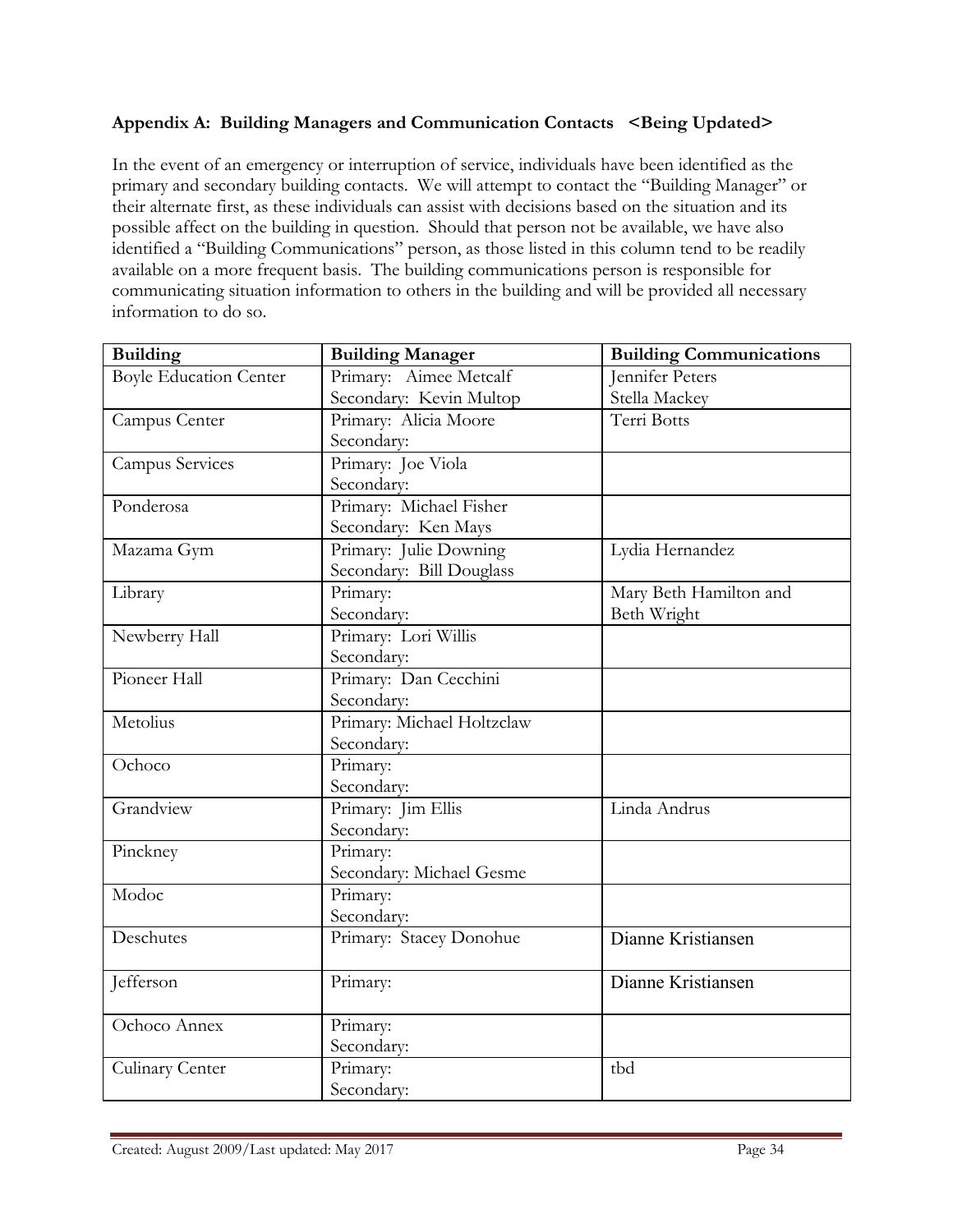| Redmond Campus    | Primary:                  | Lani Sykes |
|-------------------|---------------------------|------------|
|                   | Secondary:                |            |
| Madras Campus     | Primary:                  |            |
| Prineville Campus | Primary: Suzie Kristensen |            |